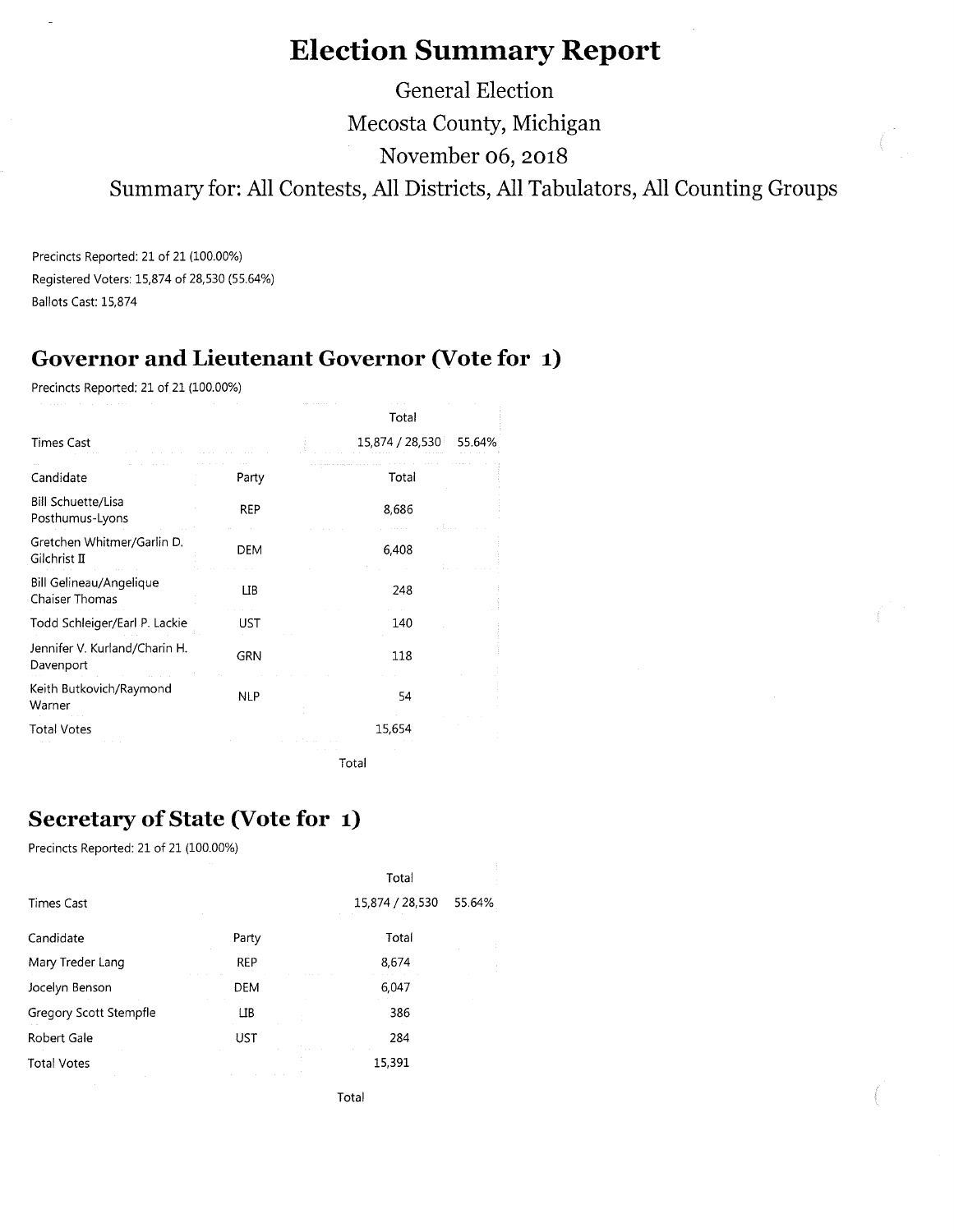#### **Attorney General (Vote for 1)**

Precincts Reported: 21 of 21 (100.00%)

|                      |       | Total           |        |
|----------------------|-------|-----------------|--------|
| <b>Times Cast</b>    |       | 15,874 / 28,530 | 55.64% |
| Candidate            | Party | Total           |        |
| Tom Leonard          | REP   | 8,961           |        |
| Dana Nessel          | DEM   | 5,379           |        |
| Lisa Lane Gioia      | LІВ   | 400             |        |
| Gerald T. Van Sickle | UST   | 298             |        |
| Chris Graveline      |       | 272             |        |
| <b>Total Votes</b>   |       | 15,310          |        |
|                      |       | Total           |        |
|                      |       |                 |        |

#### **United States Senator (Vote for 1)**

Precincts Reported: 21 of 21 (100.00%)

| <b>Times Cast</b>     |            | Total<br>15,874 / 28,530<br>55.64% |
|-----------------------|------------|------------------------------------|
| Candidate             | Party      | Total                              |
| John James            | <b>REP</b> | 8,857                              |
| Debbie Stabenow       | DEM        | 6,317                              |
| George E. Huffman III | UST        | 164                                |
| Marcia Squier         | <b>GRN</b> | 162                                |
| John Howard Wilhelm   | <b>NLP</b> | 94                                 |
| <b>Total Votes</b>    |            | 15,594                             |

Total

### **Representative in Congress - 4th District (Vote for 1)**

Precincts Reported: 21 of 21 (100.00%)

|                                                                                                                                                                        |                                                                                                                         | Total                                       |        |
|------------------------------------------------------------------------------------------------------------------------------------------------------------------------|-------------------------------------------------------------------------------------------------------------------------|---------------------------------------------|--------|
| the control of the control of the control of<br><b>Times Cast</b><br>a construction of the construction of the construction of the construction of the construction of |                                                                                                                         | 15,874 / 28,530                             | 55.64% |
| Candidate                                                                                                                                                              | Party                                                                                                                   | Total                                       |        |
| John Moolenaar                                                                                                                                                         | <b>REP</b>                                                                                                              | 9,543                                       |        |
| Jerry Hilliard                                                                                                                                                         | <b>DEM</b><br>the contract of the contract of                                                                           | 5,734                                       |        |
| <b>Total Votes</b>                                                                                                                                                     | the control of the control of the control of the control of the control of the control of the control of the control of | 15,277<br>the control of the control of the |        |
|                                                                                                                                                                        |                                                                                                                         | Total                                       |        |

 $\tilde{\tilde{f}}$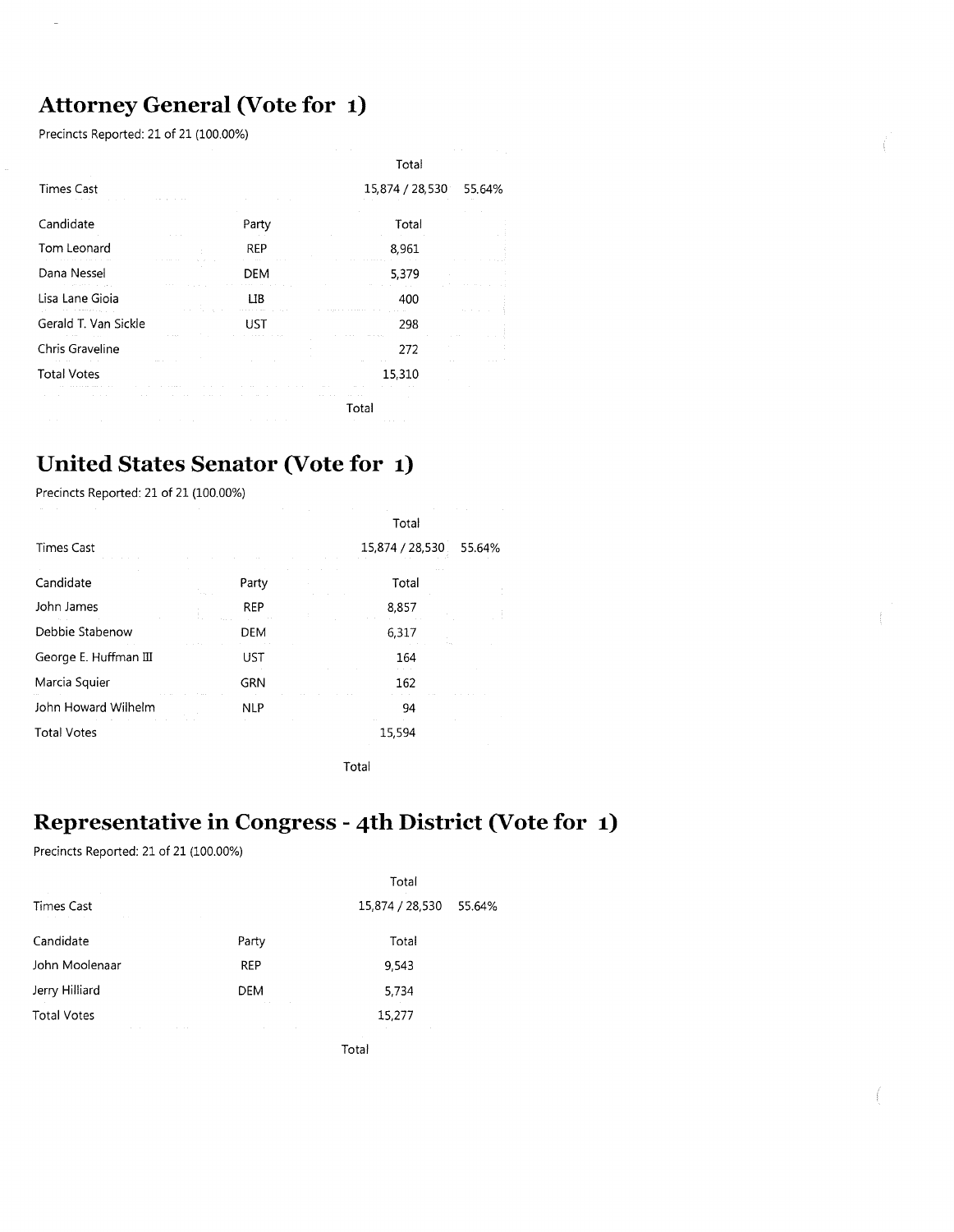# **State Senator - 33rd District (Vote for 1)**

Precincts Reported: 21 of 21 (100.00%)

|                    |            | Total           |        |
|--------------------|------------|-----------------|--------|
| <b>Times Cast</b>  |            | 15,874 / 28,530 | 55.64% |
| Candidate          | Party      | Total           |        |
| Rick Outman        | <b>REP</b> | 9,074           |        |
| Mark Bignell       | DEM        | 5,622           |        |
| Christopher Comden | UST        | 431             |        |
| <b>Total Votes</b> |            | 15,127          |        |
|                    |            | Tota            |        |

### **Representative in State Legislature 102nd District (Vote for 1)**

Precincts Reported: 21 of 21 (100.00%)

|                                                         |                            | Total           |        |
|---------------------------------------------------------|----------------------------|-----------------|--------|
| <b>Times Cast</b>                                       |                            | 15,874 / 28,530 | 55.64% |
| Candidate                                               | Party                      | Total           |        |
| Michele Hoitenga                                        | <b>REP</b>                 | .<br>9,571      |        |
| the state of the control of the state of<br>Dion Adams  | <b>DEM</b>                 | 5,456           |        |
| the control of the control of the<br><b>Total Votes</b> | the company of the company | 15,027          | $\sim$ |
| The Control                                             |                            |                 |        |

### **Member of the State Board of Education (Vote for 2)**

Precincts Reported: 21 of 21 (100.00%)

|            | Total           |        |
|------------|-----------------|--------|
|            | 15,874 / 28,530 | 55.64% |
| Party      | Total           |        |
| <b>REP</b> | 7,471           |        |
| REP        | 6,782           |        |
| DEM        | 5,067           |        |
| <b>DEM</b> | 4,745           |        |
| ЦB         | 485             |        |
| UВ         | 350             |        |
| <b>UST</b> | 358             |        |
| UST        | 160             |        |
| <b>GRN</b> | 230             |        |
| <b>WCP</b> | 610             |        |
| <b>WCP</b> | 492             |        |
|            | 26,750          |        |
|            |                 |        |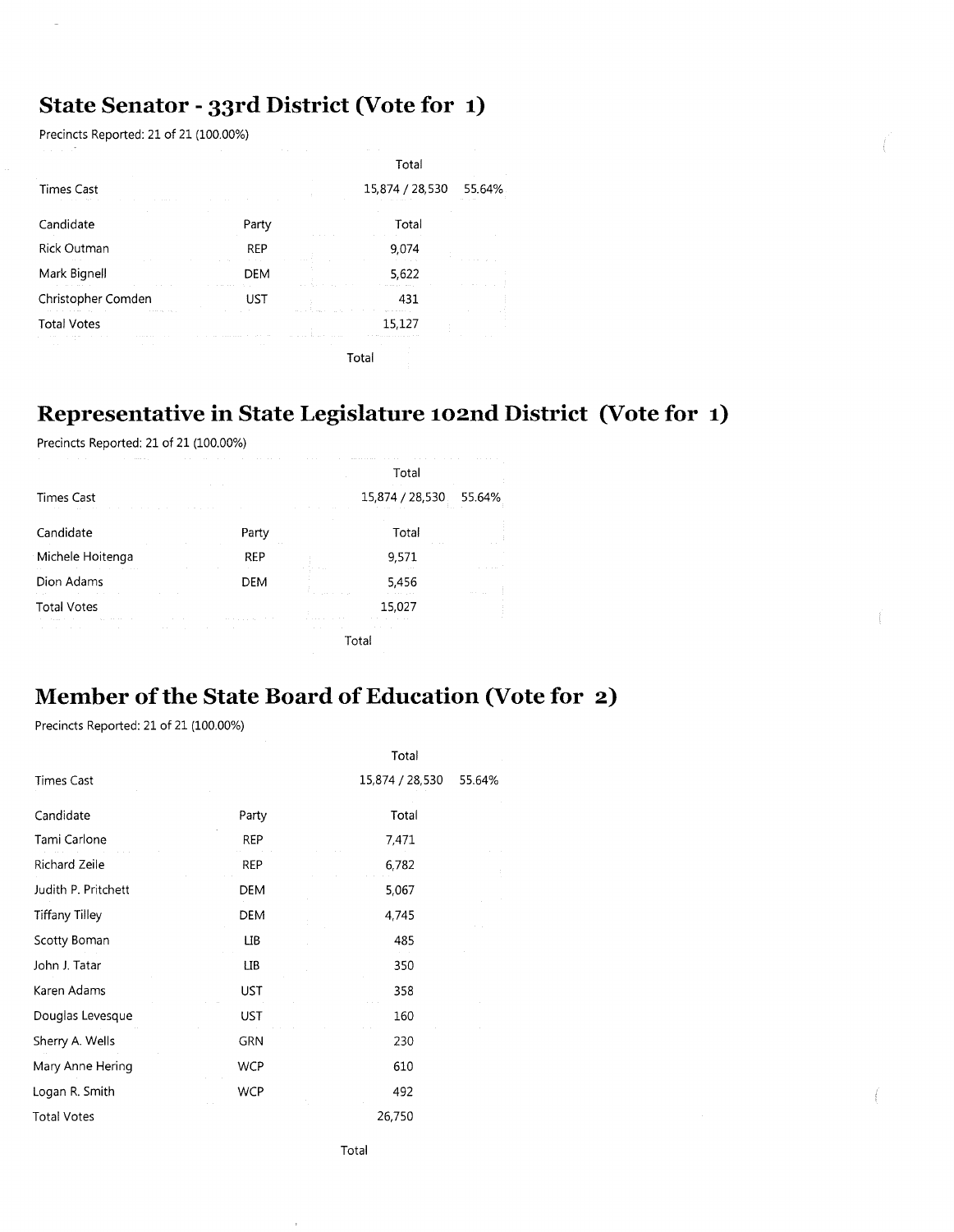### **Regent of the University of Michigan (Vote for 2)**

Precincts Reported: 21 of 21 (100.00%)

|                         |            | Total           |        |
|-------------------------|------------|-----------------|--------|
| <b>Times Cast</b>       |            | 15,874 / 28,530 | 55.64% |
| Candidate               | Party      | Total           |        |
| Andrea Fischer Newman   | <b>REP</b> | 7,357           |        |
| Andrew Richner          | <b>REP</b> | 6,863           |        |
| Jordan Acker            | <b>DEM</b> | 4,775           |        |
| Paul Brown              | DEM        | 4,531           |        |
| James Lewis Hudler      | ЦΒ         | 369             |        |
| John Jascob             | ЦB         | 347             |        |
| Joe Sanger              | UST        | 332             |        |
| Crystal Van Sickle      | UST        | 534             |        |
| Kevin A. Graves         | <b>GRN</b> | 254             |        |
| Marge Katchmark Sallows | <b>NLP</b> | 247             |        |
| <b>Total Votes</b>      |            | 25,609          |        |
|                         |            | Total           |        |

### **Trustee of Michigan State University (Vote for 2)**

Precincts Reported: 21 of 21 (100.00%)

|                                 |            | Total           |        |
|---------------------------------|------------|-----------------|--------|
| <b>Times Cast</b>               |            | 15,874 / 28,530 | 55.64% |
| Candidate                       | Party      | Total           |        |
| Dave Dutch                      | REP        | 7,042           |        |
| Mike Miller                     | REP        | 7,059           |        |
| Brianna T. Scott                | DEM        | 5,054           |        |
| Kelly Charron Tebay             | DEM        | 4,522           |        |
| <b>Bruce Campbell</b>           | ЦB         | 446             |        |
| Tim Orzechowski                 | LІB        | 306             |        |
| Janet M. Sanger                 | UST        | 450             |        |
| John Paul Sanger                | <b>UST</b> | 319             |        |
| Aaron Mariasy                   | <b>GRN</b> | 214             |        |
| Bridgette R. Abraham-<br>Guzman | <b>NLP</b> | 225             |        |
| <b>Total Votes</b>              |            | 25,637          |        |
|                                 |            | Total           |        |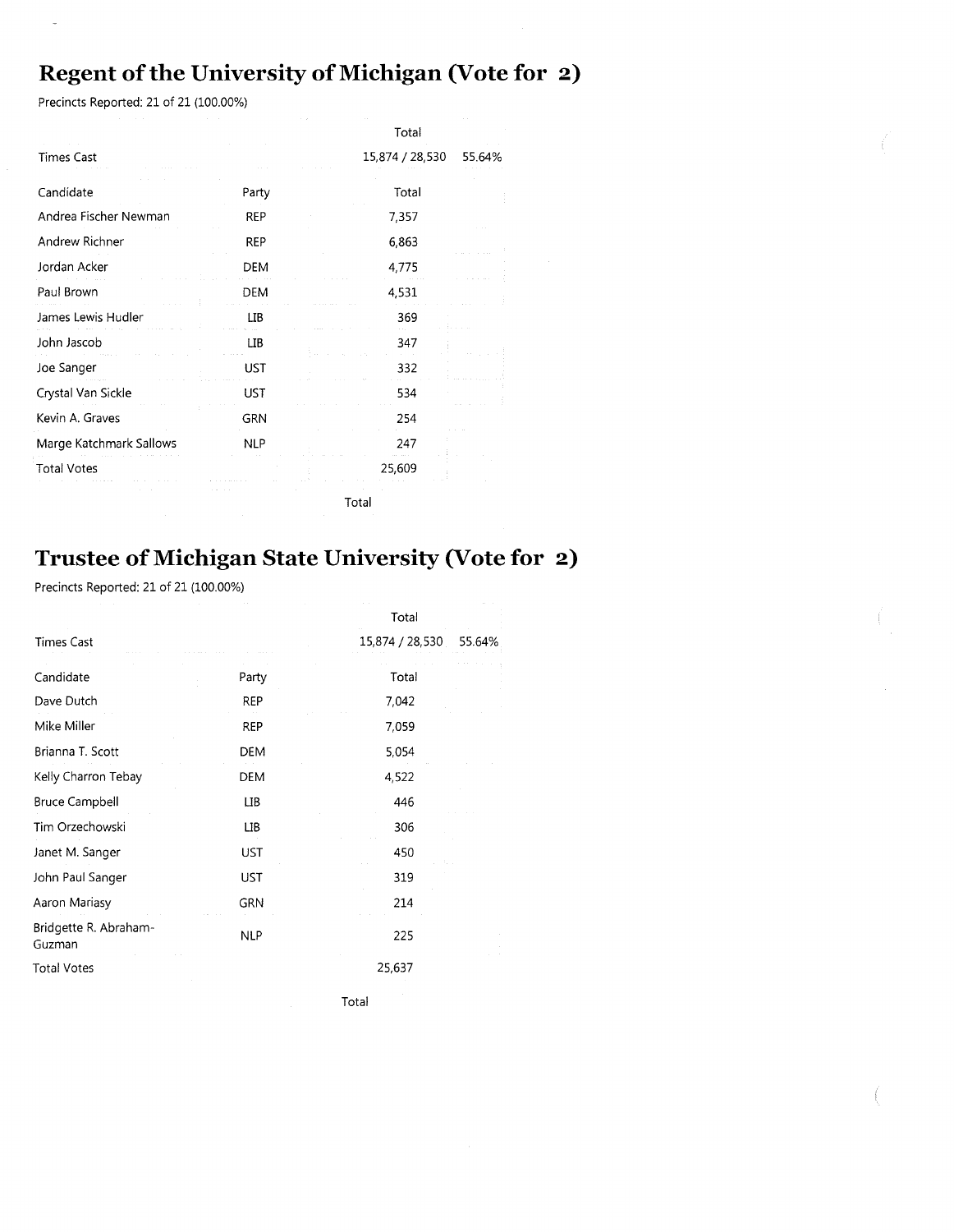### **Governor of Wayne State University (Vote for 2)**

Precincts Reported: 21 of 21 (100.00%)

ä,

|                       |            | Total           |        |
|-----------------------|------------|-----------------|--------|
| <b>Times Cast</b>     |            | 15,874 / 28,530 | 55.64% |
| Candidate             | Party      | Total           |        |
| Diane Dunaskiss       | <b>REP</b> | 7,139           |        |
| David Nicholson       | <b>REP</b> | 6,818           |        |
| Bryan C. Barnhill     | DEM        | 4,846           |        |
| Anil Kumar            | <b>DEM</b> | 4,307           |        |
| Jon Elgas             | ΠВ         | 428             |        |
| John T. Hargenrader   | ЦB         | 380             |        |
| Christine C. Schwartz | UST        | 671             |        |
| Marc Joseph Sosnowski | UST        | 341             |        |
| <b>Total Votes</b>    |            | 24,930          |        |
|                       |            | Total           |        |

#### **County Road Commissioner (Vote for 1)**

Precincts Reported: 21 of 21 (100.00%)

|                                                                                                                 |                          | Total                       |  |  |
|-----------------------------------------------------------------------------------------------------------------|--------------------------|-----------------------------|--|--|
| $\sim$<br><b>Times Cast</b><br>the contract of the contract of<br>$\sim$                                        |                          | 15,874 / 28,530 55.64%<br>. |  |  |
| Candidate                                                                                                       | contract and an<br>Party | Total                       |  |  |
| Van K. Johnson                                                                                                  | REP                      | 12,332                      |  |  |
| <b>CONTRACTOR</b><br><b>ALCOHOL:</b><br><b>Total Votes</b><br><b>Service</b><br>the contract of the contract of |                          | 12,332                      |  |  |

Total

# **County Commissioner 1st District (Vote for 1)**

Precincts Reported: 3 of 3 (100.00%)

| the contract of the contract of                                                                       | the control of the control                                                                                | Total                                            |  |
|-------------------------------------------------------------------------------------------------------|-----------------------------------------------------------------------------------------------------------|--------------------------------------------------|--|
| <b>Times Cast</b>                                                                                     | and the control of the con-<br>the control of the control of the control of the control of the control of | 2,757 / 4,663 59.13%                             |  |
| Candidate                                                                                             | Party                                                                                                     | Total                                            |  |
| Marilynn J. Vargo                                                                                     | <b>REP</b><br>$\alpha = 1$ , $\alpha$                                                                     | 2,089<br>and the company                         |  |
| <b>Total Votes</b><br>the contract of the contract of the contract of the contract of the contract of |                                                                                                           | 2,089<br>and the control<br>and the state of the |  |
| the control of the control of the con-                                                                |                                                                                                           | Total                                            |  |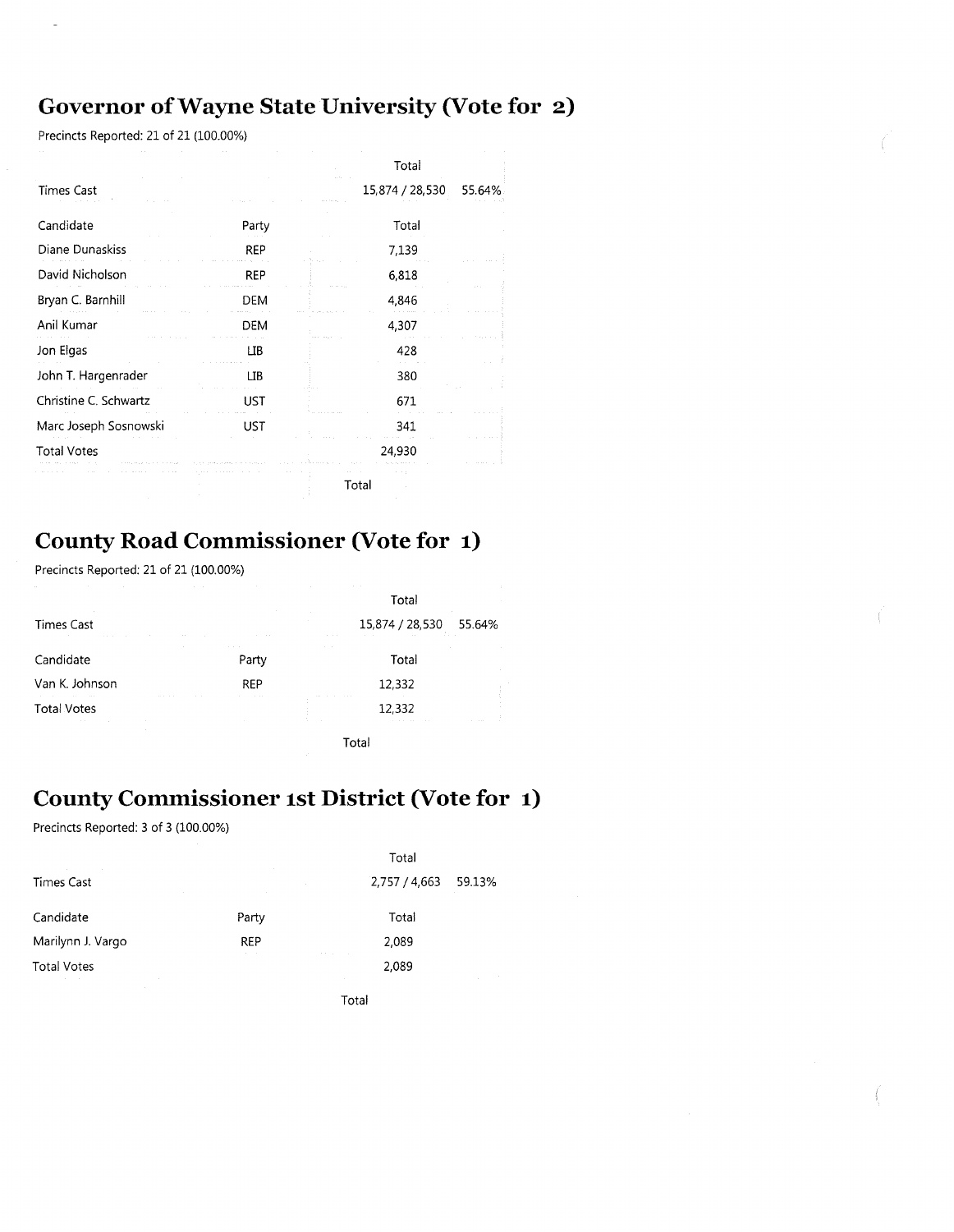### **County Commissioner 2nd District (Vote for 1)**

Precincts Reported: 4 of 4 (100.00%)

|                                                                                    |                                                                                                                | Total                                                                   |        |
|------------------------------------------------------------------------------------|----------------------------------------------------------------------------------------------------------------|-------------------------------------------------------------------------|--------|
| <b>COLLEGE</b><br>Times Cast                                                       | <b>COLLECT</b><br><b>Contract</b>                                                                              | 2,341 / 4,393<br>the committee of the committee of the com-             | 53.29% |
| Candidate                                                                          | Party                                                                                                          | Total                                                                   |        |
| Jerrilynn Strong                                                                   | $\sim$<br>1.4.1<br>REP                                                                                         | 1.814                                                                   |        |
| the contract of the state of the<br>the contract of the con-<br><b>Total Votes</b> | а се намиранието на смето се време на които нариските на намиранието 8. се намира различните се се насилните и | 1,814                                                                   |        |
| .                                                                                  | the contract of the con-                                                                                       | the company's company's company's company's company's company's<br>Гоtа |        |

#### **County Commissioner 3rd District (Vote for 1)**

Precincts Reported: 3 of 3 (100.00%)

| All Arrest                                                                       | the contract of the contract of<br>the control of the control of the                                                                                    | $\sim$                   | the contract of the con-<br><b>ALCOHOL:</b><br>Total                         |        |
|----------------------------------------------------------------------------------|---------------------------------------------------------------------------------------------------------------------------------------------------------|--------------------------|------------------------------------------------------------------------------|--------|
| the contract of the con-<br><b>COLLECTION</b><br><b>Times Cast</b><br>.          | and the company's company's their<br><b>Contract Contract</b><br>.                                                                                      |                          | <b>Contract Contract</b><br>3,122/4,710<br>.                                 | 66.28% |
| the state of the control of the con-<br><b>Contract Contract</b><br>Candidate    | the contract of the contract of the<br>the company's company's company's company's<br>Part                                                              | .                        | .<br>a series and the<br><b><i><u>Property</u></i></b><br>Total              |        |
| Linda Howard                                                                     | <b>REP</b>                                                                                                                                              |                          | 2 2 6 9                                                                      |        |
| the contract of the contract of the<br><b>Total Votes</b>                        | <b>College</b>                                                                                                                                          |                          | and the state<br><b>ALC</b><br>2.269<br>and a strategic control of the state |        |
| the company's company's proposed to the company's company's<br><b>Contractor</b> | the contract of the contract of the con-<br><b>Contract Contract Contract</b><br>the contract of the con-<br>the contract of the con-<br><b>College</b> | <b>Contract Contract</b> |                                                                              |        |

#### **County Commissioner 4th District (Vote for 1)**

Precincts Reported: 4 of 4 (100.00%)

|                                       |                      | Total           |        |
|---------------------------------------|----------------------|-----------------|--------|
| Times Cast                            |                      | 2,070 / 4,103   | 50.45% |
| Candidate                             | $\sim$<br>Party      | Total           |        |
| Raymond Steinke                       | $\sim$<br><b>REP</b> | 1,617           | -11    |
| <b>Total Votes</b><br><b>Contract</b> |                      | $\sim$<br>1,617 |        |
|                                       |                      | Total           |        |

**County Commissioner 5th District (Vote for 1)** 

Precincts Reported: 4 of 4 (100.00%)

|                    |                                  | Total                             |
|--------------------|----------------------------------|-----------------------------------|
| Times Cast         | and a con-<br>the control of the | 2,814 / 4,897<br>57.46%<br>$\sim$ |
| Candidate          | Party                            | Total                             |
| Tom O'Neil         | <b>REP</b>                       | 1,689                             |
| Michael Roberts    | <b>DEM</b>                       | 945                               |
| <b>Total Votes</b> | $\alpha = 1, \ldots, n$          | 2,634                             |
|                    |                                  | Total                             |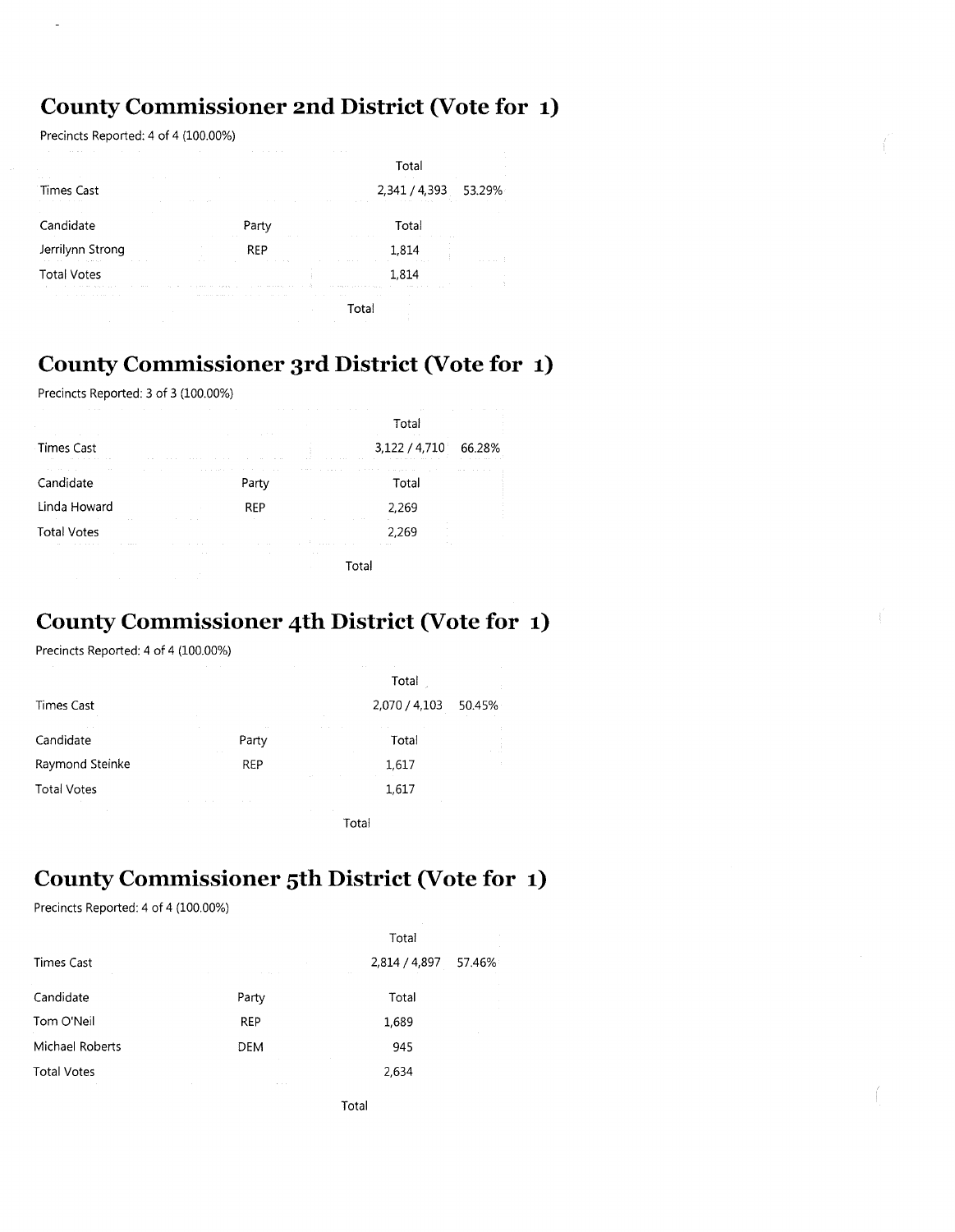### **County Commissioner 6th District (Vote for 1)**

Precincts Reported: 3 of 3 (100.00%)

|                                                       |                                                                                              | Total                                        |
|-------------------------------------------------------|----------------------------------------------------------------------------------------------|----------------------------------------------|
| <b>Times Cast</b><br>and the company                  |                                                                                              | 1,194 / 2,365<br>49%<br>50<br>$1.1 - 1.1$    |
| Candidate                                             | Party                                                                                        | Total<br>$11.11 - 11.1$                      |
| Mark Solis                                            | REP<br><b>Automatical</b>                                                                    | 482                                          |
| Wendy Nystrom                                         | a concert for products.<br>DFM                                                               | 629                                          |
| <b>Total Votes</b><br>the control of the property and | <b>All Contracts</b><br>the country of the first transporta-<br>The companies are a          | <b>ALCOHOL:</b><br>a se espacio de la<br>111 |
| $\alpha$ , $\alpha$ , $\alpha$                        | the contract of the contract of the contract of the<br>The Contract of<br>$\sim$<br>$\cdots$ |                                              |

### **County Commissioner 7th District (Vote for 1)**

Precincts Reported: 3 of 3 (100.00%)

| the company's company's property and                                                                            |                                                                                                                                                                                                                                                                             | Total                                                                                                                                                                                                                                                                          | .                                         |
|-----------------------------------------------------------------------------------------------------------------|-----------------------------------------------------------------------------------------------------------------------------------------------------------------------------------------------------------------------------------------------------------------------------|--------------------------------------------------------------------------------------------------------------------------------------------------------------------------------------------------------------------------------------------------------------------------------|-------------------------------------------|
| <b>Times Cast</b><br>the company of the company of the<br>$\cdots \qquad \cdots$                                | the company of the company of the company of the company of the company of the company of the company of the company of the company of the company of the company of the company of the company of the company of the company<br>control of the first<br>the control of the | the company of the company of<br>1,576/3,399<br>the basis of the company of the company of the second company of the company of the company of the company of the company of the company of the company of the company of the company of the company of the company of the com | 46.37%<br>the contract of the contract of |
| Candidate                                                                                                       | Party                                                                                                                                                                                                                                                                       | Total                                                                                                                                                                                                                                                                          |                                           |
| <b>Bill Routley</b>                                                                                             | <b>REP</b>                                                                                                                                                                                                                                                                  | 1,130                                                                                                                                                                                                                                                                          |                                           |
| <b>Total Votes</b><br>the company of the company of the company of the company of the company of the company of | the first control of the property and the control of                                                                                                                                                                                                                        | <b><i><u>ALCOHOL: 2001</u></i></b><br>1.130<br>a surface<br>the company of the company of the company of the                                                                                                                                                                   |                                           |
| the contract of the contract of the                                                                             | the control of the                                                                                                                                                                                                                                                          | Total                                                                                                                                                                                                                                                                          |                                           |

### **Trustee Chippewa (Vote for 1)**

Precincts Reported: 1 of 1 (100.00%)

| $\sim$                      |                 | Total               |  |
|-----------------------------|-----------------|---------------------|--|
| <b>Times Cast</b>           |                 | 556 / 866<br>64.20% |  |
| Candidate                   | $\sim$<br>Party | Total               |  |
| Debbie Carmichael-Zielinski | <b>REP</b>      | 365                 |  |
| <b>Total Votes</b>          |                 | 365                 |  |
|                             |                 |                     |  |

Total

### **Supervisor Green (Vote for 1)**

Precincts Reported: 1 of 1 (100.00%)

|                                             |                | Total                                  |        |
|---------------------------------------------|----------------|----------------------------------------|--------|
| Times Cast                                  |                | 1,467 / 2,434 60.27%<br><b>College</b> |        |
| Candidate                                   | Party          | <b>College</b><br>Total                |        |
| James Chapman<br><b>Contractor</b>          | <b>REP</b>     | 1,100<br>The Contract                  | $\sim$ |
| <b>Total Votes</b><br>contract the contract | <b>Service</b> | 1,100<br><b>Contractor</b>             |        |
|                                             |                | Total                                  |        |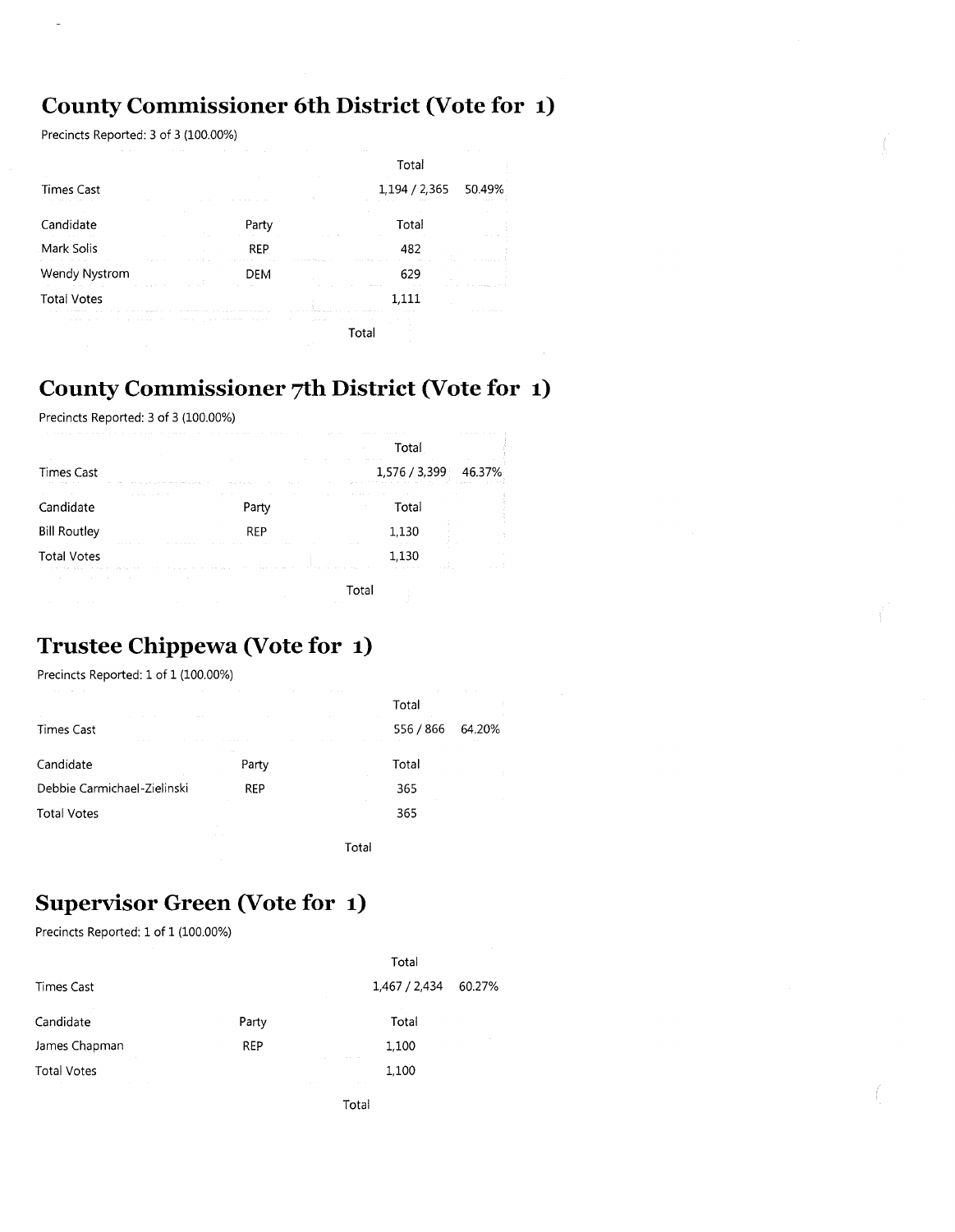# **Clerk Hinton (Vote for 1)**

Precincts Reported: 1 of 1 (100.00%)

 $\overline{a}$ 

|                                                                                                                                                                   |                                                                                                 | Total                                                                                    |
|-------------------------------------------------------------------------------------------------------------------------------------------------------------------|-------------------------------------------------------------------------------------------------|------------------------------------------------------------------------------------------|
| <b>Times Cast</b><br>$\sim$                                                                                                                                       | $\sim$ $\sim$<br>$\sim$                                                                         | 54.61%<br>409 / 749<br>and the state                                                     |
| Candidate                                                                                                                                                         | $\sim$<br>Party                                                                                 | Total                                                                                    |
| $\sim$<br>Cindy Sutherland<br><b>Charles Card</b>                                                                                                                 | REP<br>and the state<br>and the process                                                         | $\sim$ $\sim$<br>318<br>Report Follows<br>the company's and<br>$-1$ $-1$<br>The Contract |
| the company of the company of the<br><b>Total Votes</b><br>contract the course.<br>the company of the company of the<br>The County of the<br><b>ALCOHOL: 1979</b> | $\sim$<br>contract and provided<br>THE R. P. LEWIS CO., LANSING MICH.                           | 318<br>a contract of the contract of the con-<br>the company's<br>$\sim$                 |
| the contract of the contract of<br>the contract of the state of the<br>the company's company's com-                                                               | and the state of the state of the<br><b>Contract Contract</b><br>the state of the state<br>- 11 | the control of the control of the con-                                                   |

 $\mathcal{L}$ 

ſ

### **Clerk Mecosta (Vote for 1)**

Precincts Reported: 1 of 1 (100.00%)

| $\cdots$           | .                 | $-1$       |                       | <b>CONTRACTOR</b><br>Total                                                     |
|--------------------|-------------------|------------|-----------------------|--------------------------------------------------------------------------------|
| <b>Times Cast</b>  |                   |            | and the state         | 56.39%<br>1,117 / 1,981<br>the company of<br>Arrest Arrest<br>and the state of |
| Candidate          | .                 | Party      | <b>All Anti-Array</b> | the contract of the<br><b>ALCOHOL: YES</b><br>.<br><b>CONTRACTOR</b><br>Total  |
| Lois Brennan       |                   | <b>REP</b> |                       | 880                                                                            |
| <b>Total Votes</b> |                   |            |                       | 880                                                                            |
|                    | <b>COLLECTION</b> |            |                       |                                                                                |

### **Clerk Millbrook (Vote for 1)**

Precincts Reported: 1 of 1 (100.00%)

| Total                        |
|------------------------------|
| 394 / 713 55.26%             |
| Total<br><b>State Street</b> |
| 336<br>$\sim$ 10 $\mu$       |
| 336<br>$\sim$<br>$\sim$      |
|                              |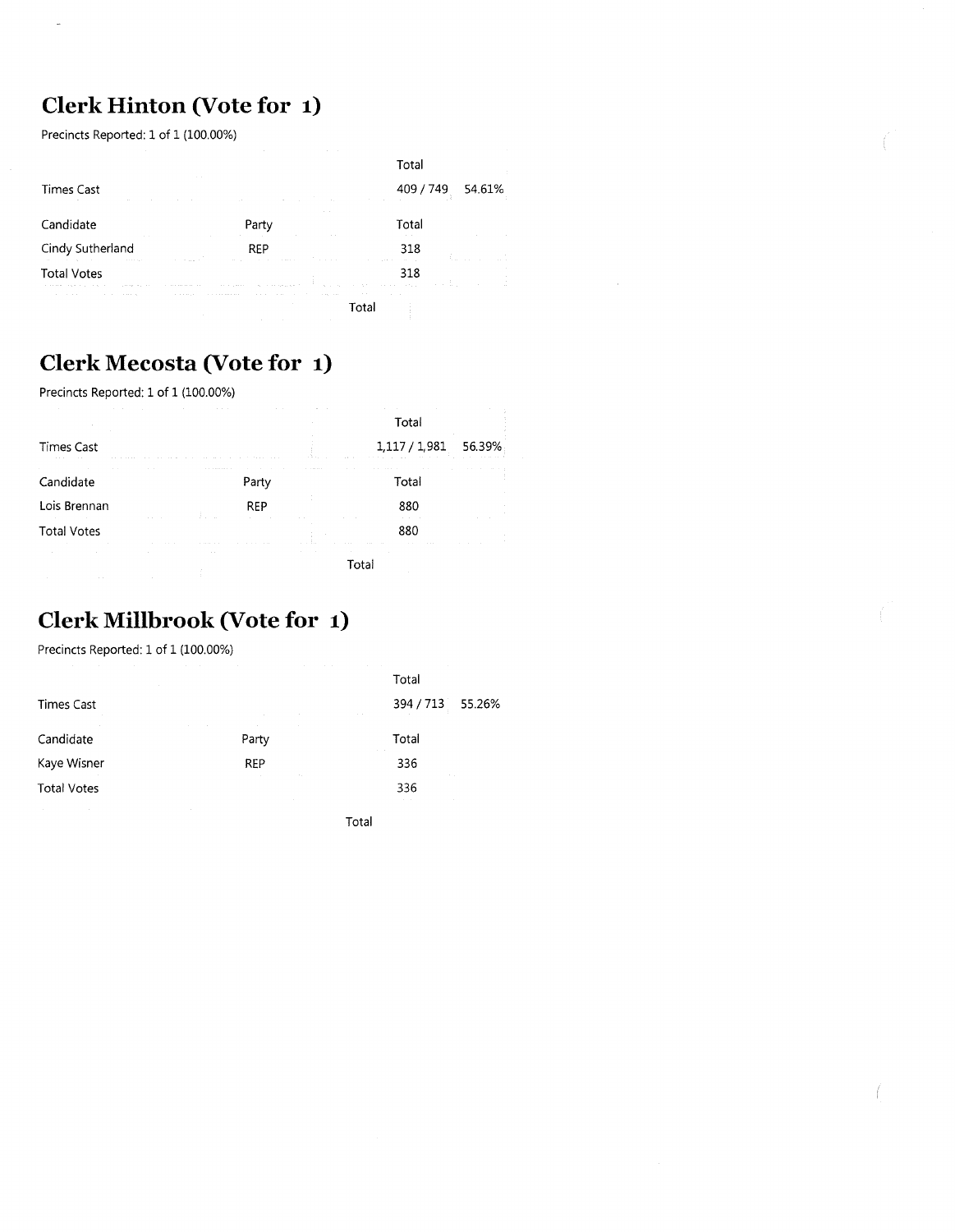### **Justice of Supreme Court (Vote for 2)**

Precincts Reported: 21 of 21 (100.00%)

L.

|                                                   |       | Total           |        |
|---------------------------------------------------|-------|-----------------|--------|
| <b>Times Cast</b>                                 |       | 15,874 / 28,530 | 55.64% |
| Candidate                                         | Party | Total           |        |
| Samuel Bagenstos                                  |       | 1,973           |        |
| Megan Kathleen Cavanagh                           |       | 4,942           |        |
| Elizabeth T. Clement, Justice<br>of Supreme Court |       | 7,579           |        |
| Doug Dern                                         |       | 1,054           |        |
| Kerry Lee Morgan                                  |       | 1,490           |        |
| Kurtis T. Wilder, Justice of<br>Supreme Court     |       | 6,206           |        |
| <b>Total Votes</b>                                |       | 23,244          |        |
|                                                   |       | Total           |        |
|                                                   |       |                 |        |

# **Judge of Court of Appeals (Vote for 1)**

Precincts Reported: 21 of 21 (100.00%)

|                                                             |                        | Total                     |  |
|-------------------------------------------------------------|------------------------|---------------------------|--|
| <b>Times Cast</b>                                           |                        | 15,874 / 28,530<br>55.64% |  |
| Candidate                                                   | $\sim$ $\sim$<br>Party | $\sim$ $\sim$<br>Total    |  |
| Stephen L. Borrello, Judge of<br>Court of Appeals           |                        | 11,063                    |  |
| <b>Total Votes</b><br>the committee of the committee of the |                        | <b>ALCOHOL:</b><br>11.063 |  |
|                                                             |                        | Total                     |  |

# **Judge of Court of Appeals Partial (Vote for 1)**

Precincts Reported: 21 of 21 (100.00%)

|                                                                     |       | Total                               |  |
|---------------------------------------------------------------------|-------|-------------------------------------|--|
| <b>Times Cast</b>                                                   |       | 15,874 / 28,530<br>55.64%<br>$\sim$ |  |
| Candidate                                                           | Party | Total                               |  |
| Brock A. Swartzle, Judge of<br>Court of Appeals                     |       | 11,004                              |  |
| <b>Total Votes</b><br>and the control of<br>the company of the com- |       | 11,004                              |  |
|                                                                     |       | Total                               |  |

Ç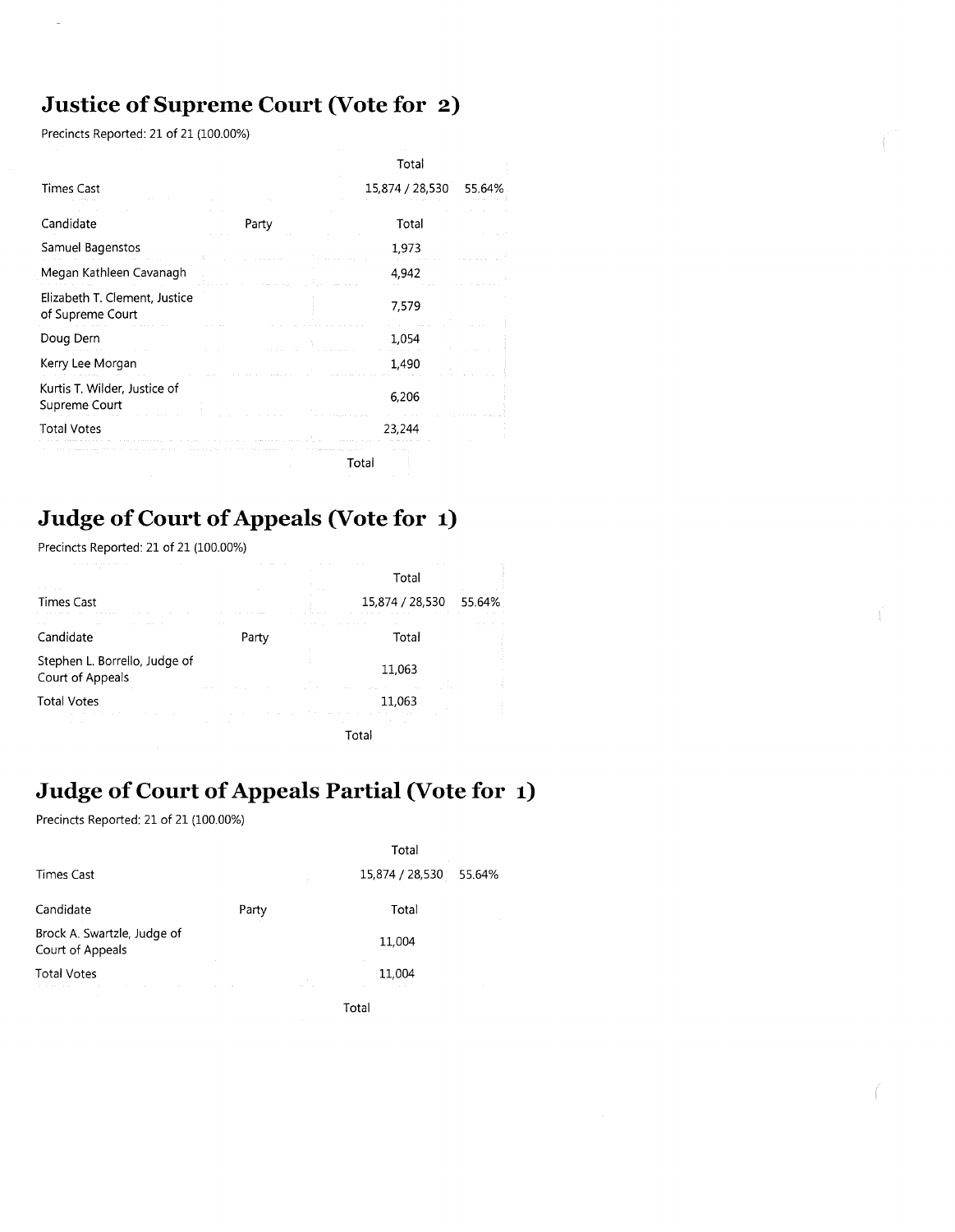## **Judge of 49th Circuit Court (Vote for 1)**

Precincts Reported: 21 of 21 (100.00%)

 $\overline{a}$ 

|                                                                                              |                                        | Total           |        |
|----------------------------------------------------------------------------------------------|----------------------------------------|-----------------|--------|
| <b>Times Cast</b><br>and the state                                                           |                                        | 15,874 / 28,530 | 55.64% |
| Candidate                                                                                    | Party                                  | Total           |        |
| Scott Hill-Kennedy, Judge of<br>Circuit Court, 49th Circuit<br>the company of the company of |                                        | 11,831          |        |
| <b>Total Votes</b>                                                                           |                                        | 11.831          |        |
| ALC: NO                                                                                      | the company of the company of the com- | Tota            |        |

### **Judge of 18th Probate District Court (Vote for 1)**

Precincts Reported: 21 of 21 (100.00%)

|                                                                             |       | Total                     |        |
|-----------------------------------------------------------------------------|-------|---------------------------|--------|
| <b>Times Cast</b>                                                           |       | 15,874 / 28,530           | 55.64% |
| Candidate                                                                   | Party | Total                     |        |
| Tyler Thompson, Judge of<br>Probate District Court, 18th<br><b>District</b> |       | 11,072                    |        |
| <b>Total Votes</b>                                                          |       | 11,072<br><b>ALCOHOL:</b> |        |
|                                                                             |       | Total                     |        |

### **Board of Trustees Member (Vote for 2)**

Precincts Reported: 3 of 3 (100.00%)

|                      |       | Total       |        |
|----------------------|-------|-------------|--------|
| <b>Times Cast</b>    |       | 601 / 1,090 | 55.14% |
| Candidate            | Party | Total       |        |
| Carol Deuling-Ravell |       | 212         |        |
| Kurt D. Peterson     |       | 263         |        |
| Roger A. Thelen<br>. |       | 225         |        |
| <b>Total Votes</b>   |       | 700         |        |
|                      |       | Total       |        |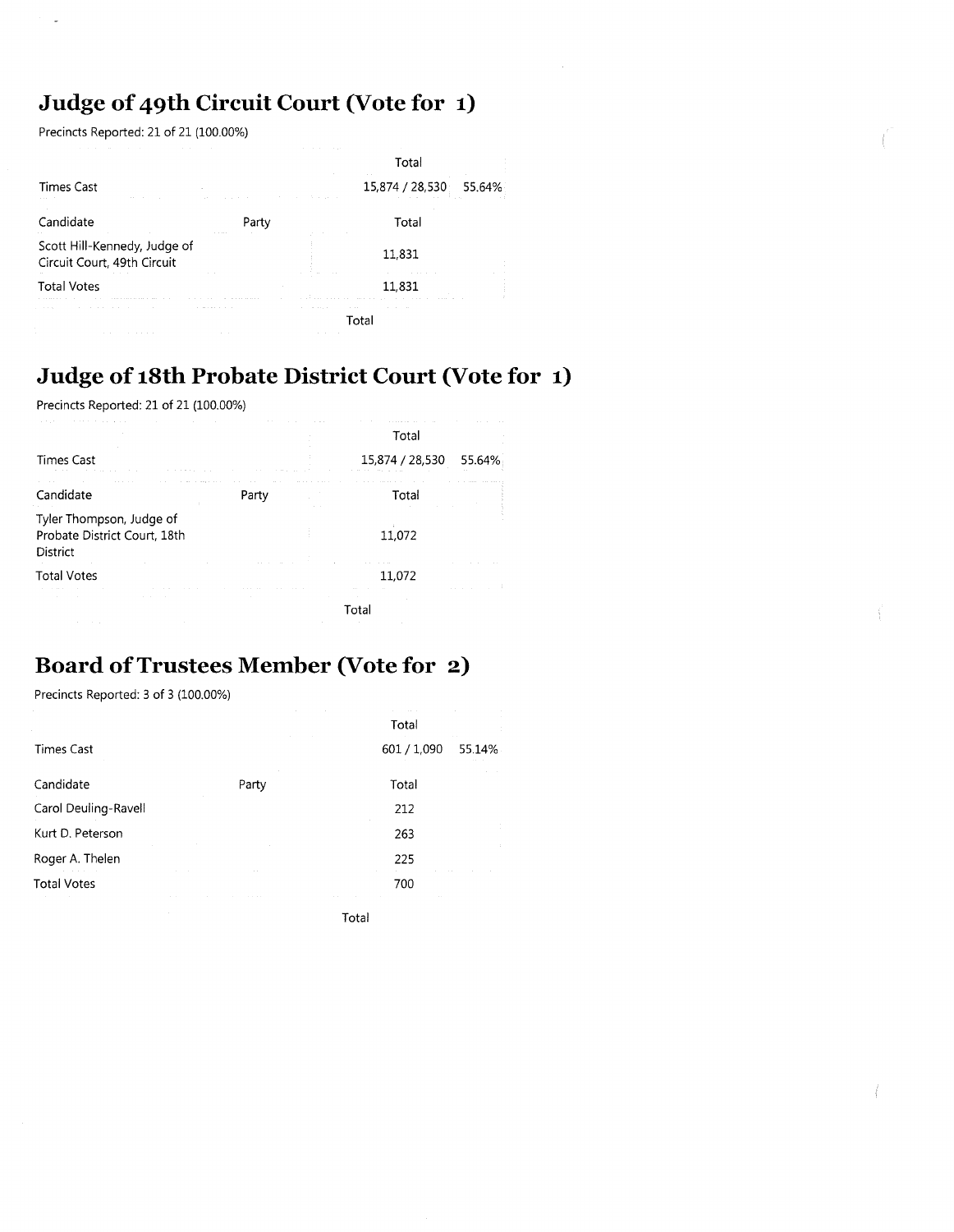### **Board of Trustees Member (Vote for 1)**

Precincts Reported: 3 of 3 (100.00%)

|                                                                                                                                                                                                                                                  |                                                                                                                                                                                      | Total                                                       |        |
|--------------------------------------------------------------------------------------------------------------------------------------------------------------------------------------------------------------------------------------------------|--------------------------------------------------------------------------------------------------------------------------------------------------------------------------------------|-------------------------------------------------------------|--------|
| <b>Times Cast</b><br><b>ALC</b><br>and the first<br>and the control                                                                                                                                                                              | 21.12<br><b>COLLEGE</b>                                                                                                                                                              | 601 / 1,090                                                 | 55.14% |
| Candidate                                                                                                                                                                                                                                        | Party                                                                                                                                                                                | Total                                                       |        |
| Esther M. Combs<br>the company of the company of the company of the company of the company of the company of the company of the company of the company of the company of the company of the company of the company of the company of the company | .<br><b>Contract Contract</b>                                                                                                                                                        | 226<br>the contract of the con-<br>the state of the company |        |
| Thomas A. Ginster                                                                                                                                                                                                                                |                                                                                                                                                                                      | the contract of the contract of the                         |        |
| And All Angeles<br><b>Total Votes</b>                                                                                                                                                                                                            | contract and contract<br>the control of the con-<br>$\sim$ $\sim$<br>and any representation of the companies and contact the communications are the three models of the state of the | the property of the state and aggregate the state           |        |
| and a state of                                                                                                                                                                                                                                   | <b>Service</b><br>Allen Arrest<br>the contract of the con-                                                                                                                           | <b>Contract</b>                                             |        |

#### **Barryton Village President (Vote for 1)**

Precincts Reported: 1 of 1 (100.00%)

| the contract of the con-<br>the company's company's company's company's                                                        | the contract of the con-                                                                                                                              | $\cdots$<br>Total      |        |
|--------------------------------------------------------------------------------------------------------------------------------|-------------------------------------------------------------------------------------------------------------------------------------------------------|------------------------|--------|
| <b>College College</b><br><b>Times Cast</b><br>the state of the con-<br>The Contract of the<br>the contract of the contract of | The Contract of                                                                                                                                       | $1.1 - 1.1$<br>121/254 | 47.64% |
| Candidate                                                                                                                      | the control of the state of the<br>Party                                                                                                              | Total                  | Ĵ      |
| James D. Soriano                                                                                                               |                                                                                                                                                       | 99                     |        |
| <b>Total Votes</b><br>contract and an<br><b>Contract Contract</b>                                                              | <b>COLLECTION</b><br>$\sim$ 100 $\mu$<br>a local contractor<br>the control of the control of the control of the control of the con-<br><b>Service</b> | gg<br>11               |        |
| $\sim$                                                                                                                         | <b>Contractor</b>                                                                                                                                     | Total                  |        |

### **Mecosta Village President (Vote for 1)**

Precincts Reported: 1 of 1 (100.00%)

|                                                        |                       | Total               |                             |
|--------------------------------------------------------|-----------------------|---------------------|-----------------------------|
| $\sim$<br>the company's company's<br><b>Times Cast</b> | $\sim$                | 135 / 285<br>$\sim$ | 47.37%<br><b>CONTRACTOR</b> |
| $\sim$<br>Candidate                                    | 14<br>$\sim$<br>Party | Total               | $\sim$                      |
| Steven C. Bishop                                       |                       | 97                  |                             |
| <b>Total Votes</b><br><b>CONTRACTOR</b>                |                       | $\sim$<br>97        |                             |
|                                                        |                       | $\sim$ $-$<br>Total |                             |

### **Morley Village President (Vote for 1)**

Precincts Reported: 2 of 2 (100.00%)

|                                        |                                   | Total                      |                  |
|----------------------------------------|-----------------------------------|----------------------------|------------------|
| <b>Times Cast</b><br>and a state of    | - t                               |                            | 165 / 351 47.01% |
| Candidate                              | Party                             | Total                      |                  |
| Henry W. Petersen                      |                                   | 118<br>$\sim$              |                  |
| <b>Total Votes</b><br>the committee of | the control of the control of the | 118<br>$\alpha_{\rm{max}}$ |                  |
| <b>Contractor</b>                      |                                   | Total                      |                  |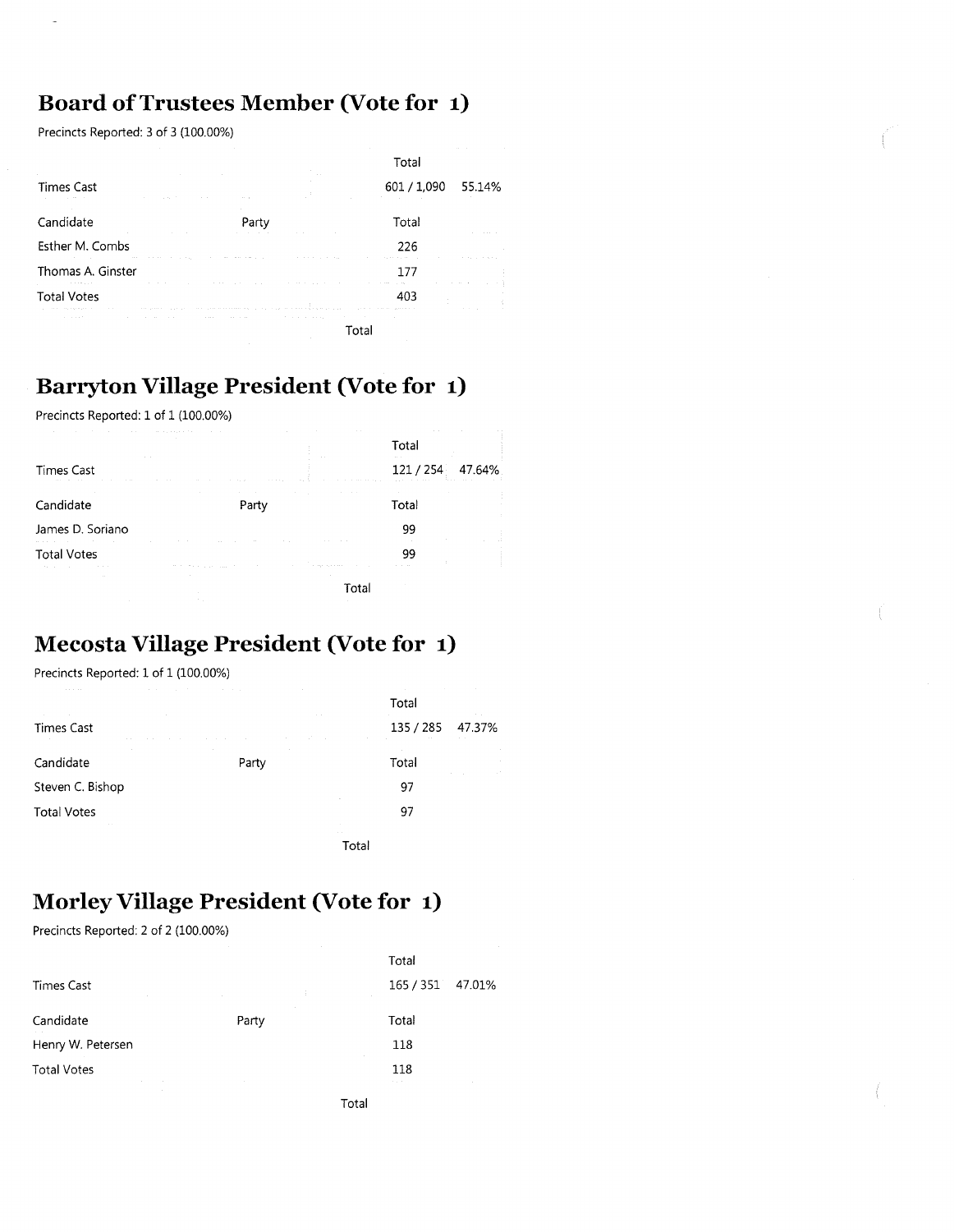### **Stanwood Village President (Vote for 1)**

Precincts Reported: 1 of 1 (100.00%)

|                                                                                                                                                                                                                                                      |                                                                                                                                                                                                                                                   | Total                                                                                                                                                                                                                                                                                                       |                                                                              |
|------------------------------------------------------------------------------------------------------------------------------------------------------------------------------------------------------------------------------------------------------|---------------------------------------------------------------------------------------------------------------------------------------------------------------------------------------------------------------------------------------------------|-------------------------------------------------------------------------------------------------------------------------------------------------------------------------------------------------------------------------------------------------------------------------------------------------------------|------------------------------------------------------------------------------|
| <b>Times Cast</b><br>the control of the control of the<br>the control of the control of the                                                                                                                                                          | <b>STATE OF BRIDE</b><br>the contract of the contract of the contract of the contract of<br>$\sim$                                                                                                                                                | The Contract                                                                                                                                                                                                                                                                                                | $71/136$ 52.21%<br>$\mathcal{L}(\mathcal{L})$ and $\mathcal{L}(\mathcal{L})$ |
| Candidate                                                                                                                                                                                                                                            | <b>ALC</b><br>Party                                                                                                                                                                                                                               | the contract of the contract of<br>Total                                                                                                                                                                                                                                                                    |                                                                              |
| <b>Contract Contract</b><br><b>Total Votes</b><br>the contract of the contract of the contract of the contract of the contract of the contract of the contract of<br>and the state of the                                                            | The Contract of<br>the second control of the second second control of the second second control of the second second second second second second second second second second second second second second second second second second second secon | <b>Contract Contract</b><br>the control of the con-<br>the company of the company of the company of the company of the company of the company of the company of the company of the company of the company of the company of the company of the company of the company of the company<br>The Contract of the | <b>Contract Contract</b><br>÷<br><b>COLLECT</b><br>ALC: YES                  |
| the contract of the<br>the control of the control of the control of the control of the control of the control of the control of the control of the control of the control of the control of the control of the control of the control of the control |                                                                                                                                                                                                                                                   |                                                                                                                                                                                                                                                                                                             |                                                                              |

### **Mecosta Village Clerk (Vote for 1)**

Precincts Reported: 1 of 1 (100.00%)

| .                                                        | the control of the con-           | $\cdots$<br><b>Contract Contract</b>               |                                                                                                                 |                                                                                                                                                                 |                                            |
|----------------------------------------------------------|-----------------------------------|----------------------------------------------------|-----------------------------------------------------------------------------------------------------------------|-----------------------------------------------------------------------------------------------------------------------------------------------------------------|--------------------------------------------|
|                                                          |                                   |                                                    |                                                                                                                 |                                                                                                                                                                 |                                            |
| Times Cast<br>.                                          | <b>CONTRACTOR</b><br>.            | .                                                  | ALC: Y                                                                                                          | 135 / 285 47.37%<br>the contract of the contract of the contract of the contract of the contract of the contract of the contract of<br><b>Contract Contract</b> |                                            |
| Candidate                                                | the contract of the contract of   | <b>Contract Contract Contract Contract</b><br>Part | the contract of the contract of the contract of the contract of the contract of the contract of the contract of | Total                                                                                                                                                           | <b>Contract Contract Contract Contract</b> |
| <b>Total Votes</b><br><b>CONTRACTOR</b><br>$\sim$ $\sim$ | <b>ALCOHOL:</b>                   |                                                    | $\sim$ $ \sim$<br>14.40                                                                                         | 10,000<br><b>ALC UNIT</b>                                                                                                                                       | 1.11                                       |
|                                                          | <b>Contract Contract Contract</b> |                                                    | the contract and the contract of the                                                                            |                                                                                                                                                                 |                                            |

Total

### **Barryton Village Trustee (Vote for 2)**

Precincts Reported: 1 of 1 (100.00%)

|                                    |       |       | Total             |
|------------------------------------|-------|-------|-------------------|
| <b>Times Cast</b>                  |       |       | 121/254<br>47.64% |
| Candidate                          | Party |       | Total             |
| <b>Stacy Dennis</b>                |       | ÷.,   | 76                |
| Kathryn A. Kerr                    |       |       | 36                |
| Donna Shafe McCoy                  |       |       | 31                |
| Steve Mortensen                    |       |       | 46                |
| <b>STATE</b><br><b>Total Votes</b> |       |       | 189               |
|                                    |       | Total |                   |

### **Mecosta Village Trustee (Vote for 3)**

Precincts Reported: 1 of 1 (100.00%)

|                    |       | Total     |        |
|--------------------|-------|-----------|--------|
| <b>Times Cast</b>  |       | 135 / 285 | 47.37% |
| Candidate          | Party | Total     |        |
| William O. Howes   |       | 79        |        |
| Pat Sundquist      |       | 75        |        |
| Ann Marie Wrobbel  |       | 76        |        |
| <b>Total Votes</b> |       | 230       |        |
|                    |       |           |        |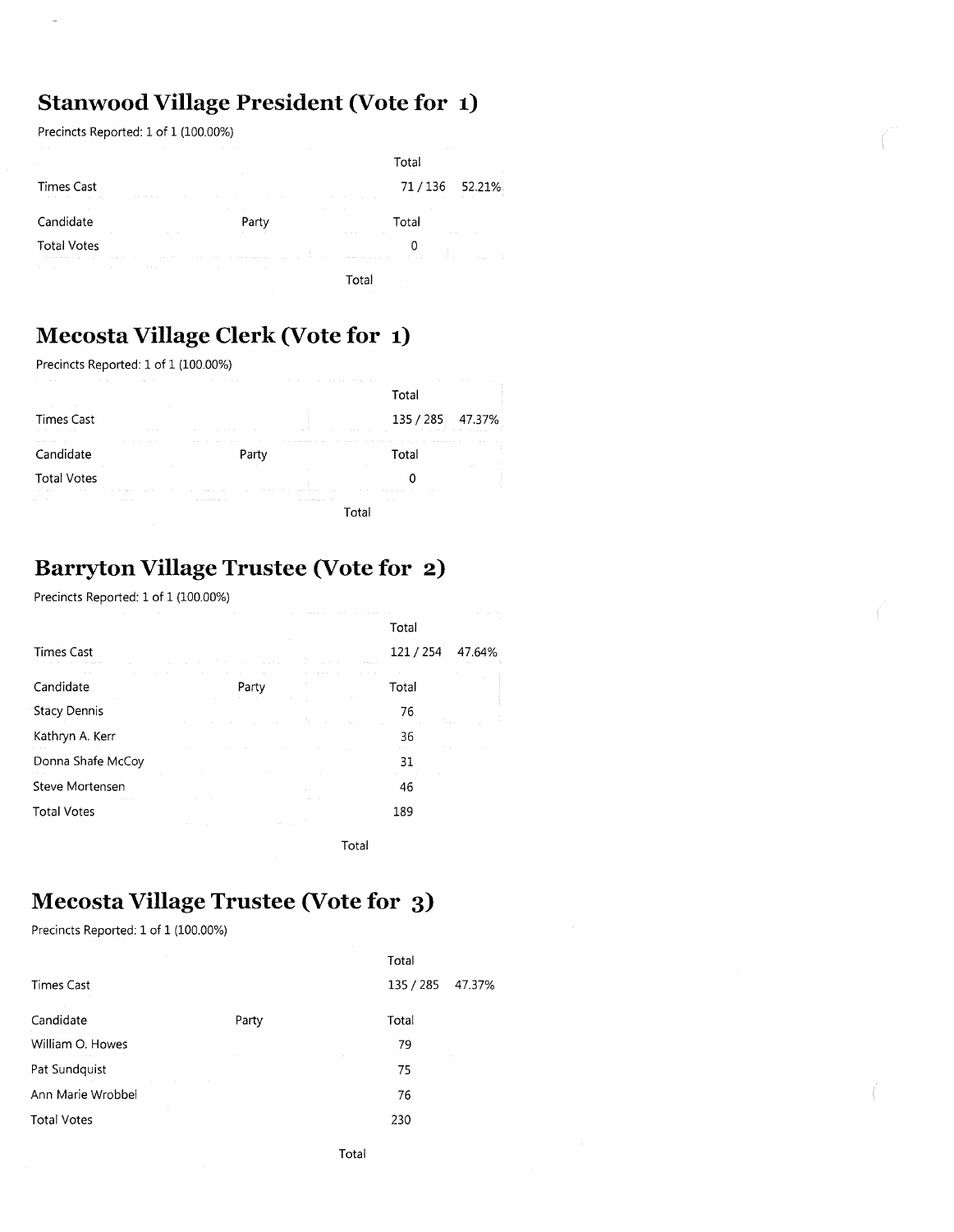#### **Morley Village Trustee (Vote for 3)**

Precincts Reported: 2 of 2 (100.00%)

|                                                                                                                                                                | the control of the control of the control of the control of the control of the control of the control of | the contract of the property of<br><b>Contractor</b><br>Total  |               |
|----------------------------------------------------------------------------------------------------------------------------------------------------------------|----------------------------------------------------------------------------------------------------------|----------------------------------------------------------------|---------------|
| the control of the control of the<br>the company's company's and<br><b>Times Cast</b><br>the contract of the contract of the                                   | <b>Service</b>                                                                                           | 165 / 351<br>47.01%<br><b>COLLECT</b>                          |               |
| the contract of the contract of the<br>Candidate                                                                                                               | <b>STATE</b><br>the contract of the con-<br>the company's company's com-<br>Party                        | the contract of the<br>Total<br>and the company of the company |               |
| Paul D. Block                                                                                                                                                  |                                                                                                          | 114                                                            |               |
| Robert Jusino<br>the contract of the contract of the con-                                                                                                      |                                                                                                          | 106                                                            | $\mathcal{L}$ |
| Roger Polston                                                                                                                                                  | the state of the control of the control of the con-<br>The control                                       | 97<br>the control of the con-                                  |               |
| the contract of the contract of the contract of the<br><b>Total Votes</b><br>the contract of the contract of the contract of the contract of<br><b>COLLEGE</b> | the contract of the state.<br><b>COLLEGE</b>                                                             | contract the con-<br>317                                       |               |
| <b>Contractor</b>                                                                                                                                              | $\sim$                                                                                                   | the control of the control of<br>$\sim$<br>Total               |               |

#### **Stanwood Village Trustee (Vote for 2)**

Precincts Reported: 1 of 1 (100.00%)

| the contract of the property and the contract of the contract of the contract of<br><b>Contract Contract Contract</b>                                                                                                                                                                                  |                                                                                                                          |                                                                                                                                                                                                                                                                     | <b>Cotal</b>                                                                                                                                                                                                                  |               |
|--------------------------------------------------------------------------------------------------------------------------------------------------------------------------------------------------------------------------------------------------------------------------------------------------------|--------------------------------------------------------------------------------------------------------------------------|---------------------------------------------------------------------------------------------------------------------------------------------------------------------------------------------------------------------------------------------------------------------|-------------------------------------------------------------------------------------------------------------------------------------------------------------------------------------------------------------------------------|---------------|
| <b>ALC</b><br><b>Contract Contract Contract</b><br><b>Times Cast</b><br>the communication of the communication of the communication of the communication of the communication of the communication of the communication of the communication of the communication of the communication of the communic | the contract of the contract of the                                                                                      | All College                                                                                                                                                                                                                                                         | the company of the company of the company of the company of the company of the company of the company of the company of the company of the company of the company of the company of the company of the company of the company | 71/136 52.21% |
| the company of the company of the company of the company of the company of the company of the company of the company of the company of the company of the company of the company of the company of the company of the company<br>Candidate                                                             | the contract of the contract and a state of the contract of the contract of the contract of the contract of the<br>Party | <b>Contract Contract Contract</b><br>the companies of the companies of the companies of the companies of the companies of the companies of the companies of the companies of the companies of the companies of the companies of the companies of the companies of t | ntar.                                                                                                                                                                                                                         | .             |
| <b>Total Votes</b><br>the contract of the contract of the contract of the contract of the contract of                                                                                                                                                                                                  |                                                                                                                          | 10.11.11<br>the company of the company of the<br>the contract of the con-                                                                                                                                                                                           | <b>Contract Contract Contract</b>                                                                                                                                                                                             |               |
| <b>Contractor</b><br><b>Contractor</b>                                                                                                                                                                                                                                                                 | the company's property and the company's property<br><b>Contractor</b>                                                   | <b>COLL</b>                                                                                                                                                                                                                                                         |                                                                                                                                                                                                                               |               |

#### **Mecosta Village Treasurer (Vote for 1)**

Precincts Reported: 1 of 1 (100.00%)

| the company of the company of the             | the contract of the contract of the contract of the contract of the contract of the contract of the contract of |                     | Total                                                                            |        |
|-----------------------------------------------|-----------------------------------------------------------------------------------------------------------------|---------------------|----------------------------------------------------------------------------------|--------|
| a.<br>Times Cast<br>All Controller<br>.       | the control of the control of the control of                                                                    |                     | 135 / 285<br>and the control of the control of the control of the control of the | 47.37% |
| Candidate                                     | Party                                                                                                           | the contract of the | Total                                                                            | $\sim$ |
| Beverly Shaw                                  | the control of the control of the control of                                                                    |                     | 111                                                                              |        |
| <b>Total Votes</b><br>the control of the con- | the control of the control of the control of the control of the control of the control of                       |                     | 111<br>and the control of                                                        |        |
|                                               |                                                                                                                 | Total               |                                                                                  |        |

#### **Board Member BRPS (Vote for 2)**

Precincts Reported: 9 of 9 (100.00%)

|                                                        |                     | Total          |        |
|--------------------------------------------------------|---------------------|----------------|--------|
| <b>Times Cast</b><br>the control of the control of the | <b>Contract Ave</b> | 5,605 / 10,419 | 53.80% |
| $\epsilon$<br>Candidate                                | Party               | Total          |        |
| Luke Brown                                             |                     | 1,587          |        |
| David H. Murray                                        |                     | 2,218          |        |
| Michelle Rasmussen                                     |                     | 3,190          |        |
| <b>Total Votes</b>                                     |                     | 6,995          |        |
|                                                        |                     |                |        |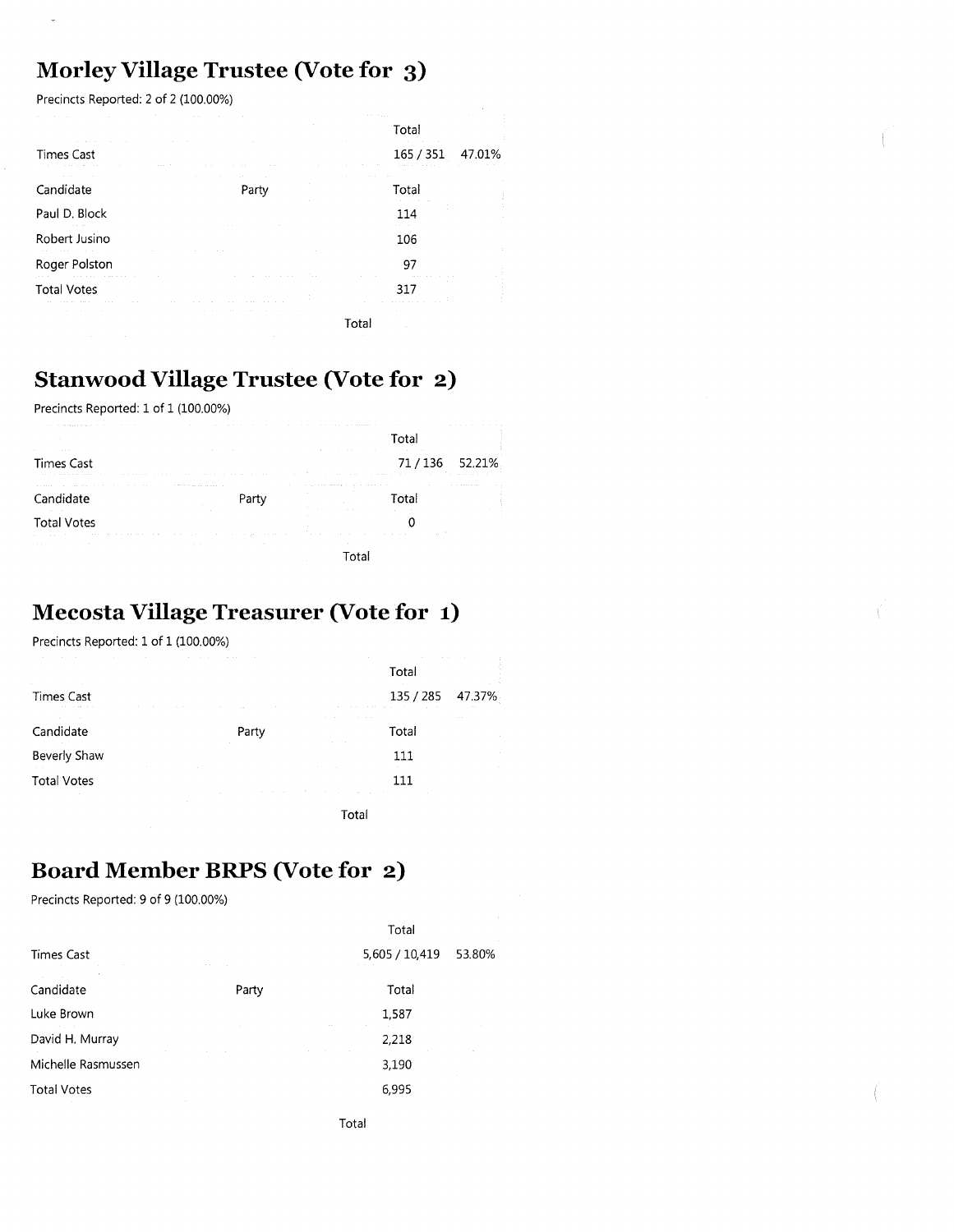### **Board Member EPS (Vote for 2)**

Precincts Reported: 2 of 2 (100.00%)

j.

| 163 / 243<br><b>Times Cast</b><br>67.08%<br>Candidate<br>Total<br>Party<br>Alan S. Bengry<br>89<br>Jeffrey Jackson<br>36 |  |
|--------------------------------------------------------------------------------------------------------------------------|--|
|                                                                                                                          |  |
|                                                                                                                          |  |
|                                                                                                                          |  |
|                                                                                                                          |  |
| Mark W. Sochocki<br>16                                                                                                   |  |
| <b>Brad VanBuren</b><br>36                                                                                               |  |
| Kelly H. Whitman<br>47                                                                                                   |  |
| <b>Total Votes</b><br>224                                                                                                |  |
| Total                                                                                                                    |  |

### **Board Member LCS 6 (Vote for 2)**

Precincts Reported: 2 of 2 (100.00%)

| $\sim$                                                                         |                                                                                                        | Total                                                                                 |        |
|--------------------------------------------------------------------------------|--------------------------------------------------------------------------------------------------------|---------------------------------------------------------------------------------------|--------|
| <b>Times Cast</b><br>the company's company's company's                         | the company of the company<br>$\sim$ $\sim$ $\sim$                                                     | 441 / 804<br><b>Contractor</b><br>the contract of the state of the<br><b>Contract</b> | 54.85% |
| Candidate<br>the contract of the contract of                                   | the contract of the contract of<br>the contract of the contract of<br>Party<br>the control of the con- | the control of the state of the<br>Art of<br>Total                                    |        |
| Edward J. Jonaitis<br>the control of the control of the con-                   | contract the con-                                                                                      | 194                                                                                   |        |
| Jeff Kurtze<br>the contract of the contract of the contract of the contract of |                                                                                                        | 122                                                                                   |        |
| Michael J. Roberts                                                             | the contract of the<br>$\sim 1000$                                                                     | the contract of the contract of the<br>105                                            |        |
| Melissa A. Stevens                                                             |                                                                                                        | 195                                                                                   |        |
| the contract of the contract of the<br><b>Total Votes</b><br>contract the con- | <b>Contract</b><br>and the state of the state of                                                       | 616                                                                                   |        |
|                                                                                |                                                                                                        | Total                                                                                 |        |

 $\mathring{\mathbb{I}}$ 

Í

### **Board Member CHSD (Vote for 4)**

Precincts Reported: 10 of 10 (100.00%)

|                    |       | Total                |
|--------------------|-------|----------------------|
| Times Cast         |       | 5,782 / 9,743 59.35% |
| Candidate          | Party | Total                |
| Sherry L. Anderson |       | 3,554                |
| Douglas L. Bitler  |       | 3,174                |
| Marc Forrest       |       | 2,968                |
| Mary Olshewski     |       | 3,027                |
| <b>Total Votes</b> |       | 12,723               |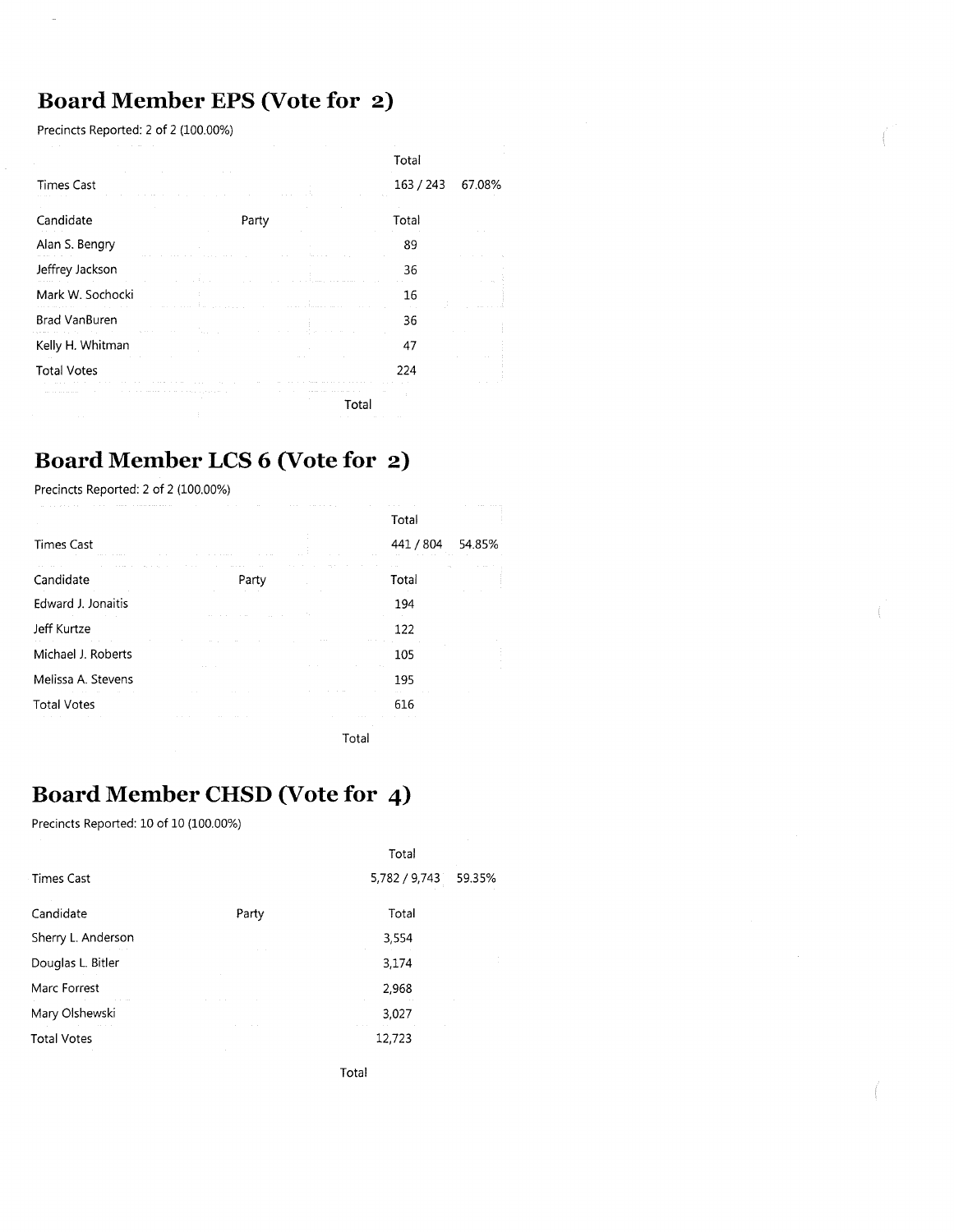## **Board Member MSCS (Vote for 3)**

Precincts Reported: 6 of 6 (100.00%)

 $\overline{a}$ 

|                                                       |                                                                        | Total                                                              |
|-------------------------------------------------------|------------------------------------------------------------------------|--------------------------------------------------------------------|
| <b>Times Cast</b>                                     |                                                                        | 3,012 / 5,804<br>51.90%                                            |
| Candidate                                             | Party                                                                  | Total                                                              |
| Greg Babbitt<br>the company of                        |                                                                        | 1,835<br>a commercial companies and com-                           |
| Randall L. LaPreze<br>.                               |                                                                        | 1,942                                                              |
| Matthias Stevens<br>the control of the control of the | and the control                                                        | 1,624<br>Report Follows Street<br>and the most representative      |
| <b>Total Votes</b><br>and continued to a state        | contractors and<br>Automobile Automobile<br>the first contract and the | 5.401<br>and contractors<br>and we have seen as a straight for the |
|                                                       | <b>Contract Contract</b>                                               | Total                                                              |

### **Board Member Partial MSCS (Vote for 1)**

Precincts Reported: 6 of 6 (100.00%)

|                                                                                           | ALC: U                                                                    | Total                                               |
|-------------------------------------------------------------------------------------------|---------------------------------------------------------------------------|-----------------------------------------------------|
| <b>Times Cast</b><br>Arrest Co.<br>and the state of the                                   |                                                                           | 3,012 / 5,804<br>51.90%<br><b>Contract Contract</b> |
| Candidate                                                                                 | Party                                                                     | Total                                               |
| Emily Joy Bongard                                                                         |                                                                           | 2,296                                               |
| <b>Total Votes</b><br>the contract of the con-<br>and a state of the<br><b>CONTRACTOR</b> | control the common<br>The Control<br><b>STATISTICS</b><br>The State State | 2.296<br>$\alpha$ , $\alpha$ , $\alpha$ , $\alpha$  |
| $\sim$ $\sim$                                                                             | $\sim$ $\sim$                                                             | $\cdots$<br>Total                                   |

#### **Board Member RCPS (Vote for 3)**

Precincts Reported: 2 of 2 (100.00%)

|                     |       | Total       |        |
|---------------------|-------|-------------|--------|
| <b>Times Cast</b>   |       | 714 / 1,234 | 57.86% |
| Candidate           | Party | Total       |        |
| Derrick Bookwalter  |       | 309         |        |
| Jamie A. Eichenberg |       | 415         |        |
| Christine Mund      |       | 393         |        |
| Stephen K. Saylor   |       | 193         |        |
| <b>Total Votes</b>  |       | 1,310       |        |
|                     |       |             |        |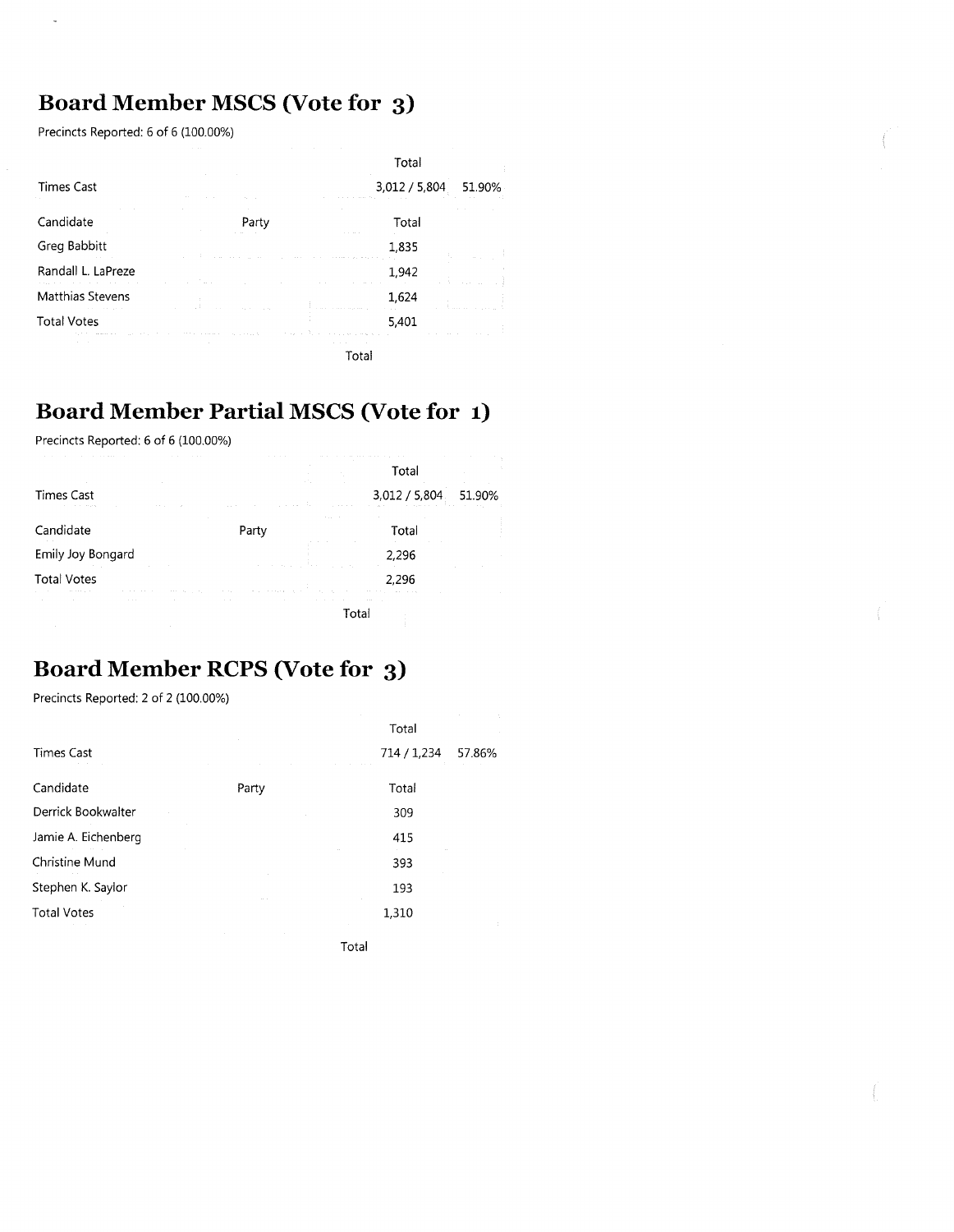### **Board Member Partial RCPS (Vote for 1)**

Precincts Reported: 2 of 2 (100.00%)

l.

|                                                                                                    | the control of the control of the control of the control of the control of the control of the control of the control of the control of the control of the control of the control of the control of the control of the control | the company's company's company's<br>Total                                                                                                                                                                                     |
|----------------------------------------------------------------------------------------------------|-------------------------------------------------------------------------------------------------------------------------------------------------------------------------------------------------------------------------------|--------------------------------------------------------------------------------------------------------------------------------------------------------------------------------------------------------------------------------|
| <b>Times Cast</b><br>the contract of the contract problem in the contract of the contract of       | the company's company's company's and<br><b>COLLECTION</b>                                                                                                                                                                    | the contract of the contract of the contract of the con-<br>714 / 1,234 57.86%<br>the company of the company of the company of the company of the company of the company of                                                    |
| <b>Contract</b><br>Candidate<br>the contract of the contract of the con-                           | Party<br>the contract of the contract of the contract of the contract of the contract of the contract of the contract of<br><b>Contract</b>                                                                                   | Total                                                                                                                                                                                                                          |
| <b>Contract Contract</b><br>Craig Goodman<br>the complete state of the state of the complete state | the contract of the contract of the contract of the contract of the contract of the contract of the                                                                                                                           | and an                                                                                                                                                                                                                         |
| <b>Total Votes</b>                                                                                 | and the second companies are the contract of the contract of the second contract of the contract of the theory                                                                                                                | the contract of the company of the contract of the contract of the contract of the contract of the contract of the contract of the contract of the contract of the contract of the contract of the contract of the contract of |
| the company of the part of<br><b>STATE</b>                                                         | the contract and an experimental contracts of the contracts of the contracts of the con-<br>Гоtal                                                                                                                             |                                                                                                                                                                                                                                |

### **Board Member LCS 4 (Vote for 1)**

Precincts Reported: 2 of 2 (100.00%)

| .<br>.                                                                                                                                                                                                                                     | the contract of the contract of the                                                                                                                                                                                     | <b>STATE</b><br>Total                                                                                                                                                                                                                                       |  |
|--------------------------------------------------------------------------------------------------------------------------------------------------------------------------------------------------------------------------------------------|-------------------------------------------------------------------------------------------------------------------------------------------------------------------------------------------------------------------------|-------------------------------------------------------------------------------------------------------------------------------------------------------------------------------------------------------------------------------------------------------------|--|
| and the company of the com-<br><b>COLL</b><br><b>Times Cast</b><br>the contract of the con-                                                                                                                                                | the contract of the contract of the contract of the<br>and the control<br>the contract of the second contract of the second contract of the second contract of the second contract of the<br>the company of the company | and the control<br>441 / 804 54.85%<br>.                                                                                                                                                                                                                    |  |
| the control of the control of the control of the control of the control of the control of the control of the control of the control of the control of the control of the control of the control of the control of the control<br>Candidate | the contract of the contract of the contract of<br>Party                                                                                                                                                                | contract the con-<br>the company of the company of the company of the company of the company of the company of the company of the company of the company of the company of the company of the company of the company of the company of the company<br>Total |  |
| Jennifer Schwandt                                                                                                                                                                                                                          |                                                                                                                                                                                                                         | 308                                                                                                                                                                                                                                                         |  |
| the company of the company of the company of the company of<br><b>Total Votes</b>                                                                                                                                                          | the company's company's company's<br>the control of                                                                                                                                                                     | the company of the company of the company of the company of the company of the company of the company of the company of the company of the company of the company of the company of the company of the company of the company<br>308                        |  |
| the contract of the contract of the<br><b>Contract Contract</b><br><b>Contractor</b>                                                                                                                                                       | the contract of the contract of the contract of                                                                                                                                                                         | Total                                                                                                                                                                                                                                                       |  |
| the contract of the contract of the contract of the contract of the contract of the contract of the contract of<br>the contract of the contract of the contract of the contract of the contract of the contract of the contract of         | the contract of the contract of the contract of the contract of the contract of the contract of the contract of                                                                                                         | <b>Contractor</b>                                                                                                                                                                                                                                           |  |

#### **Board Member MCS (Vote for 3)**

Precincts Reported: 2 of 2 (100.00%)

|                      |        | Total                    |        |
|----------------------|--------|--------------------------|--------|
| <b>Times Cast</b>    |        | 157 / 283                | 55.48% |
| Candidate            | Party  | Total                    |        |
| Ryan A. Deal         |        | 78                       |        |
| Eylie Foster         |        | 96                       |        |
| <b>Scott Parks</b>   |        | 92                       |        |
| Michael J. Rasmussen |        | 65                       |        |
| <b>Total Votes</b>   |        | <b>Contractor</b><br>331 |        |
|                      | $\sim$ |                          |        |

Total

## **Board Member Partial MCS (Vote for 1)**

Precincts Reported: 2 of 2 (100.00%)

|                                                | $\sim$                                   | Total<br>$\sim$                                                  |
|------------------------------------------------|------------------------------------------|------------------------------------------------------------------|
| Times Cast<br>The Committee<br><b>Contract</b> | <b>Contractor</b><br>and the contract of | 157 / 283 55.48%<br>the control of the control of the control of |
| <b>CONTRACTOR</b><br>Candidate                 | Party<br>$\sim$ 100 $\pm$                | Total                                                            |
| Shaila Powell                                  |                                          | 118<br><b>College</b>                                            |
| <b>Total Votes</b>                             |                                          | 118                                                              |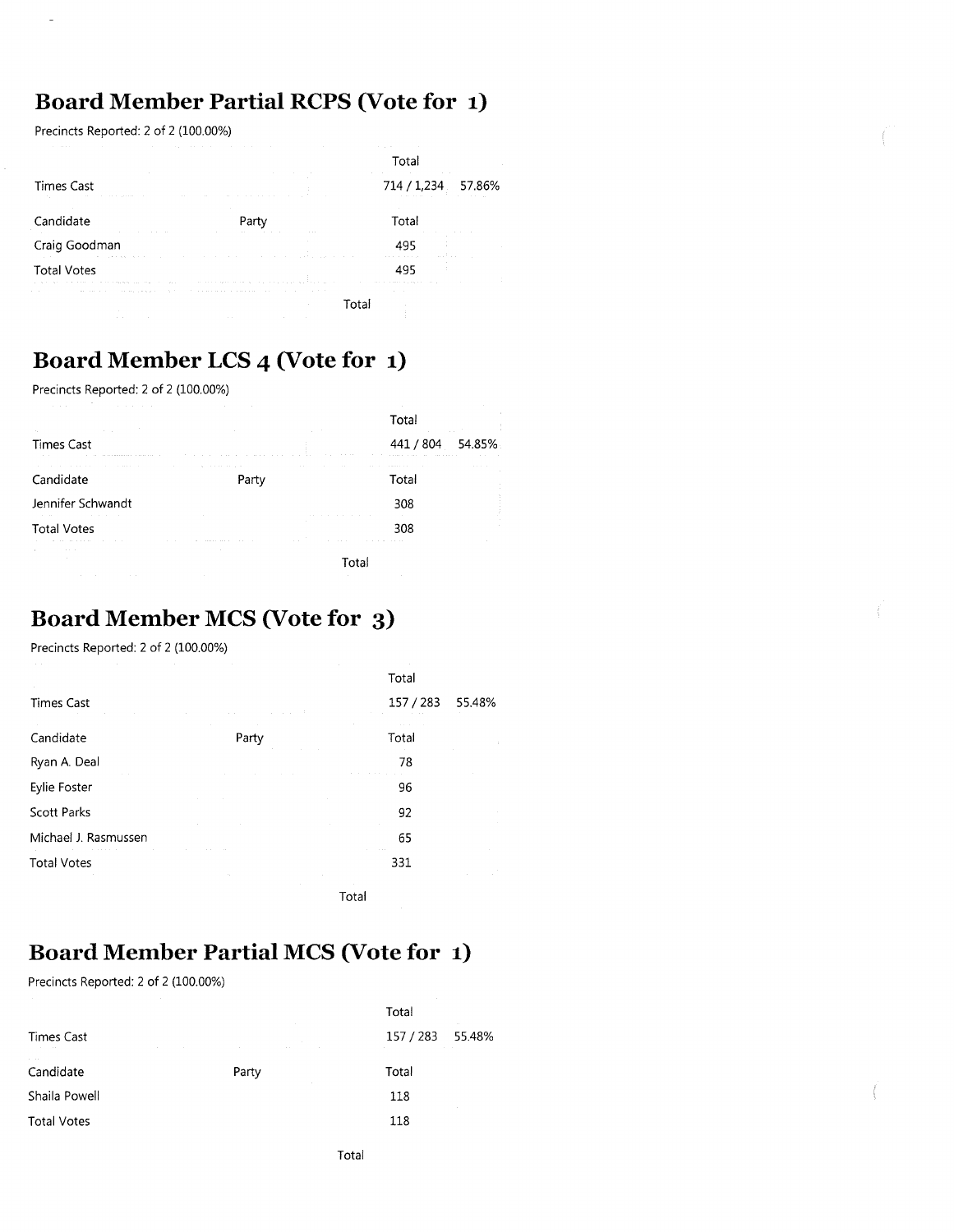### **Proposal 18-1 (Vote for 1)**

Precincts Reported: 21 of 21 (100.00%)

|                                                            |                                                                               | Total                 |        |
|------------------------------------------------------------|-------------------------------------------------------------------------------|-----------------------|--------|
| <b>Times Cast</b><br>All Park 1<br>the company's company's | Arrest College                                                                | 15,874 / 28,530       | 55.64% |
| Candidate                                                  | Party                                                                         | $\sim$<br>Total       |        |
| Yes<br>a cara                                              | and the state<br><b>Contract Contract Contract</b><br>$\sim$                  | 7,825                 |        |
| No<br>and the con-                                         | <b>Contract Contract</b>                                                      | 7,788                 |        |
| <b>Total Votes</b>                                         |                                                                               | 15,613<br>$1.1 - 1.1$ |        |
| e.<br><b>State Street</b>                                  | the control of the control of the con-<br>the contract of the contract of the | Total                 |        |

### **Proposal 18-2 (Vote for 1)**

Precincts Reported: 21 of 21 (100.00%)

|                                                                                               |                                          | Tota                                                                                                                               |
|-----------------------------------------------------------------------------------------------|------------------------------------------|------------------------------------------------------------------------------------------------------------------------------------|
| <b>Times Cast</b><br>.                                                                        |                                          | 15,874 / 28,530<br>55.64%<br>the company's company's company's company's company's company's company's company's<br><b>Service</b> |
| <b>COLLEGE</b><br>Candidate                                                                   | .<br>Part<br>the company of the com-     | <b>ALC: YES</b><br>.<br><b><i><u>ALCO</u></i></b><br>Total                                                                         |
| the contract of the contract of<br>Yes                                                        | $\sim$                                   | 8.217                                                                                                                              |
| <b>COLL</b><br>No                                                                             | the company of the company of            |                                                                                                                                    |
| the state of the control of<br><b>Total Votes</b><br>11.11<br>the contract of the contract of | and the control<br><b>COLLEGE</b>        | the company of the company<br>15.261<br>the contract of the contract of                                                            |
| $\sim$                                                                                        | $\sim$<br>the company of the company<br> | <b>ALC: N</b><br>.                                                                                                                 |

### **Proposal 18-3 (Vote for 1)**

Precincts Reported: 21 of 21 (100.00%)

| the company of the com-<br>the company's company's                                                   | the contract of the contract of the con-<br>the contract of the contract of the contract of the contract of the contract of the contract of the | the state of the control of the<br>Total |                                           |
|------------------------------------------------------------------------------------------------------|-------------------------------------------------------------------------------------------------------------------------------------------------|------------------------------------------|-------------------------------------------|
| <b>Times Cast</b><br>the contract of the contract of the contract of the contract of the contract of | <b>ALCOHOL:</b>                                                                                                                                 | 15,874 / 28,530                          | 55.64%<br>and a state of the state of the |
| Candidate                                                                                            | Party                                                                                                                                           | Total                                    | $\sim$                                    |
| Yes                                                                                                  | the contract of the contract of the contract of the contract of                                                                                 | 9,351                                    | The Control                               |
| No                                                                                                   |                                                                                                                                                 | 6,059<br>÷.                              |                                           |
| the control of the control of the<br><b>Total Votes</b>                                              | 11.                                                                                                                                             | 15,410                                   |                                           |
|                                                                                                      | All Corp.                                                                                                                                       |                                          |                                           |

Total

# **Big Rapids Charter Township Proposal I (Vote for 1)**

Precincts Reported: 2 of 2 (100.00%)

|                                                              |                                                | Total         |        |
|--------------------------------------------------------------|------------------------------------------------|---------------|--------|
| <b>Times Cast</b><br>the control of the control of<br>$\sim$ | <b>Contract</b><br>$\sim$<br><b>Contractor</b> | 1,687 / 2,818 | 59.87% |
| Candidate                                                    | Party<br>and the                               | Total         |        |
| Yes<br>$\sim$                                                |                                                | 1,126         |        |
| No                                                           | $\sim$                                         | 474           |        |
| <b>Total Votes</b>                                           |                                                | 1,600         |        |